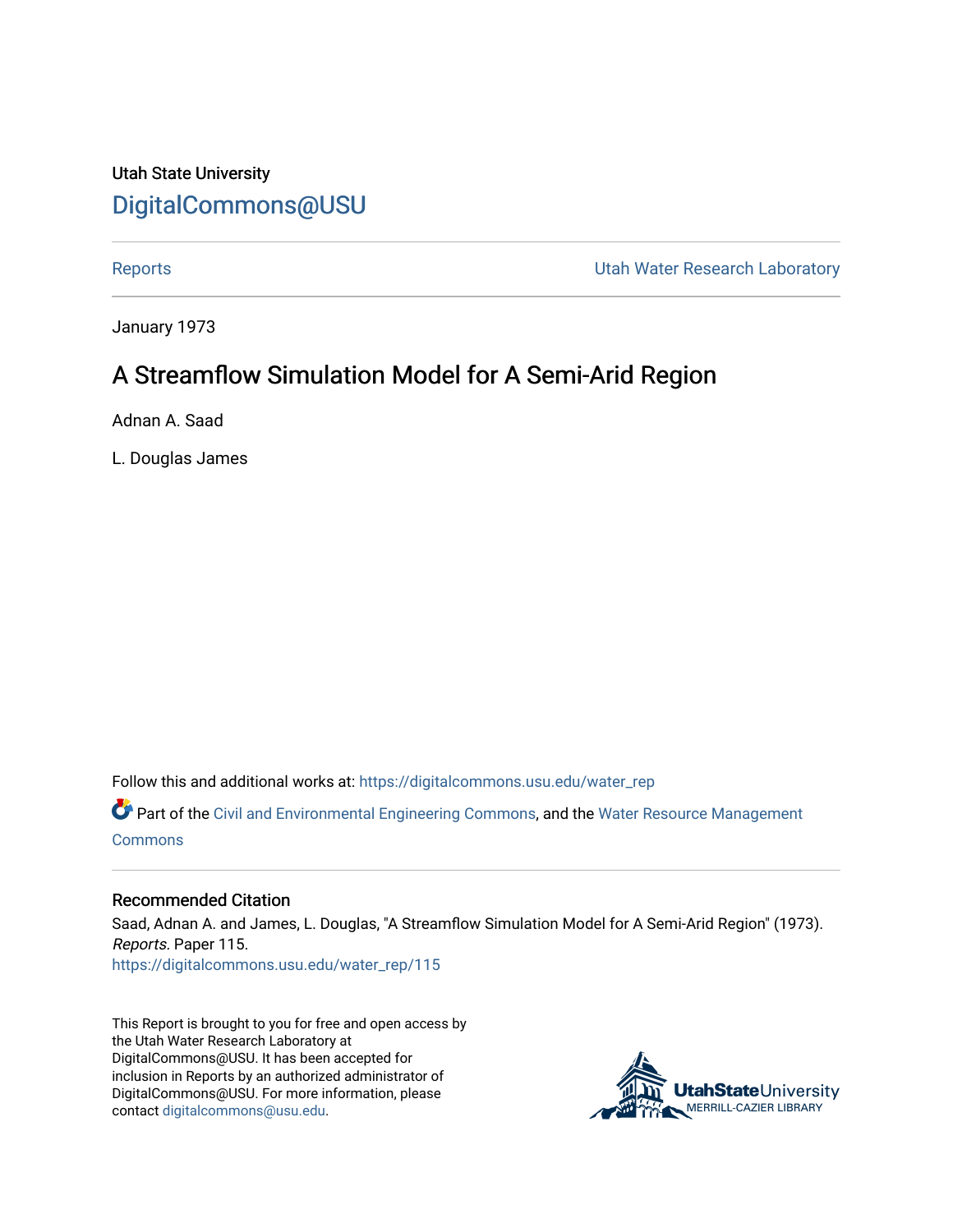### A Streamflow Simulation Model for A Semi-Arid Region

ADNAN A. SAAD

· ,. *11.·\* 

Ministry of Planning Riyadh, Saudi Arabia

L. DOUGLAS JAMES

'Utah Water Research Laboratory Utah State University, Logan, Utah 84322

?

 $cos$   $sin$   $sin$   $sin$ 

A streamflow simulation model which would reproduce the essential feature of the hydrologic regime of a semi-arid region, in this case Jordan, was developed and described. The model is intended to fit conditions which exist in such a region. The hydrologic processes components which represent the evaporation and the base flow distinguish the Jordan model from others. Development of each function of the model and its constants was based on all the minimal amount of data available. One year of data was used to calibrate the model for Wadi Zerqa watershed. The model was then applied to simulate four years of streamflow. Simulation of daily flows especially low flows was successful. A close reproduction of monthly flow volumes was achieved. Simulation results suggest that flow diversion occurred during the summer months. Such practice is commonly used in the area for irrigation purposes. Errors in simulation resulted both from the approximate representation of the hydrologic processes and from the errors in rainfall and streamflow data. The streamflow records, which are characterized by low flows, suggest utilizing the average absolute value of prediction error rather than the standard error of simulation as a statistical tool for measuring the accuracy of simulation results.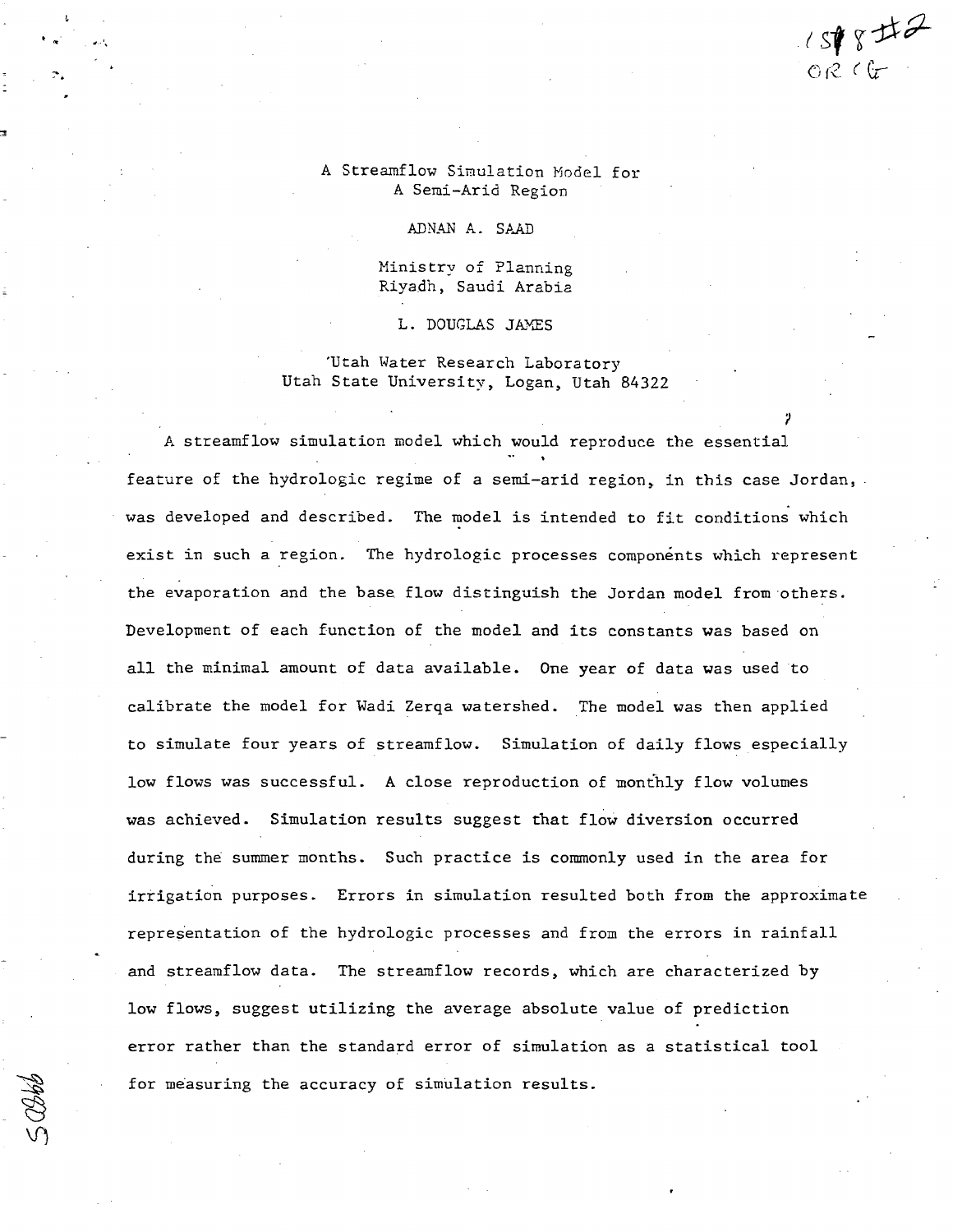#### INTRODUCTION

, ~,

Many watershed streamflow models have been developed for application in conditions of climate, runoff regime, and data availability common to the United States. The Stanford Watershed Model [Crawford and Linsley, 1966] and its adaptations cover each element of the hydrologic cycle. Success with such a complex model depends upon the availability and accuracy 'of data on meteorological and physical characteristics, the skill of the personnel utilizing the model and the objectives for utilizing the model. Accurate streamflow simulation requires a structuring of the model elements that matches field conditions and calibration for a specific watershed [James and Burges, 1979] •

In Jordan the climate is semi-arid. The few storms and dry streams greatly reduce useful data. Many recorded measurements are of questionable quality. Finally, the hydrologic information most desired for water resources management in Jordan is on groundwater recharge and watershed yield. These applications require model selection and calibration emphasizing flow volume rather than flood hydrograph simulation. A model derived to fit conditions which prevail in Jordan and its application to one watershed is described below.

#### MODEL DEVELOPMENT

The Jordan watershed model is designed to simulate streamflow for water supply planning application in this semi-arid region from data available in this country [Saad, 1978]. The model contains infiltration, soil moisture storages, drainage, groundwater recharge and evapotranspiration components and inputs daily rainfall and daily pan evaporation data. The basic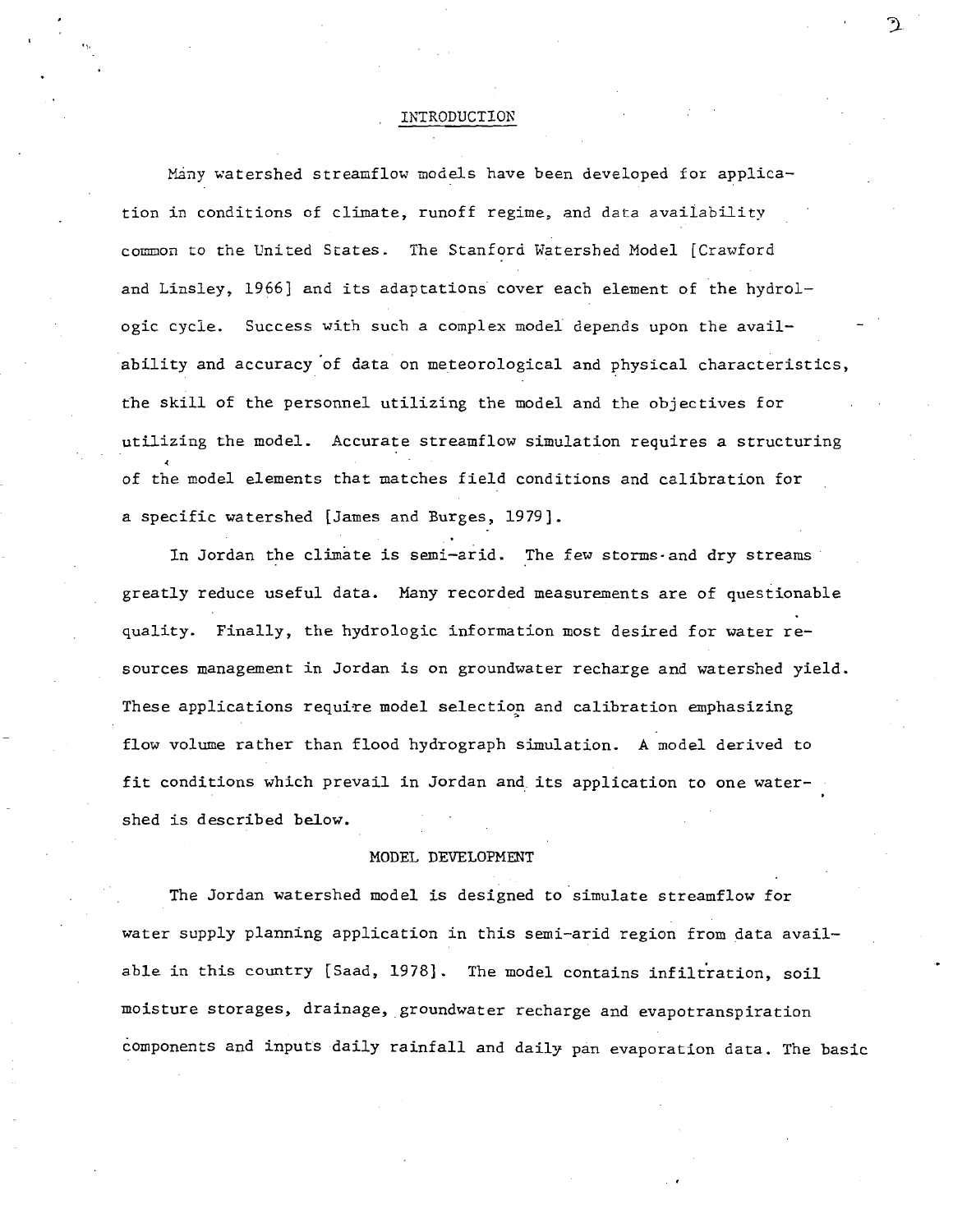elements of the model are shown in Figure 1. The seven rectangular boxes represent moisture storage and the eight circles represent hydrologic pro- cess functions. The mathematical relationships of the model components are listed in the Appendix.

One year of data for Wadi Zerqa watershed was used to calibrate the model parameters. The second stage was to accept the parameters to be the true ones and run the model to simulate four years of streamflow.

#### Daily Rainfall

, .

Daily weighted average rainfall over the basin provides the moisture input. Amounts can be estimated by utilizing rainfall isohyets. Once the isohyetal map is drawn, stations can be selected to represent the average value between each isohyet. The weighted rainfall is computed by multiplying each station rainfall by its weight computed from the isohyetal map.

#### Depression Storage

Little interception occurs in Jordan because vegetation is of low density. Considerable rainfall, however, is trapped in the many depressions associated with the poorly developed drainage system, characteristic of an arid climate.

The incoming moisture is allocated to depression storage which has a capacity that varies over the land surface to a maximum capacity of WCEPT as shown in Figure 2. The concept of cumulative frequency distribution of infiltration capacities [Crawford and Linsley, 1966] was adapted to represent the variability in depression capacity. Figure 2 illustrates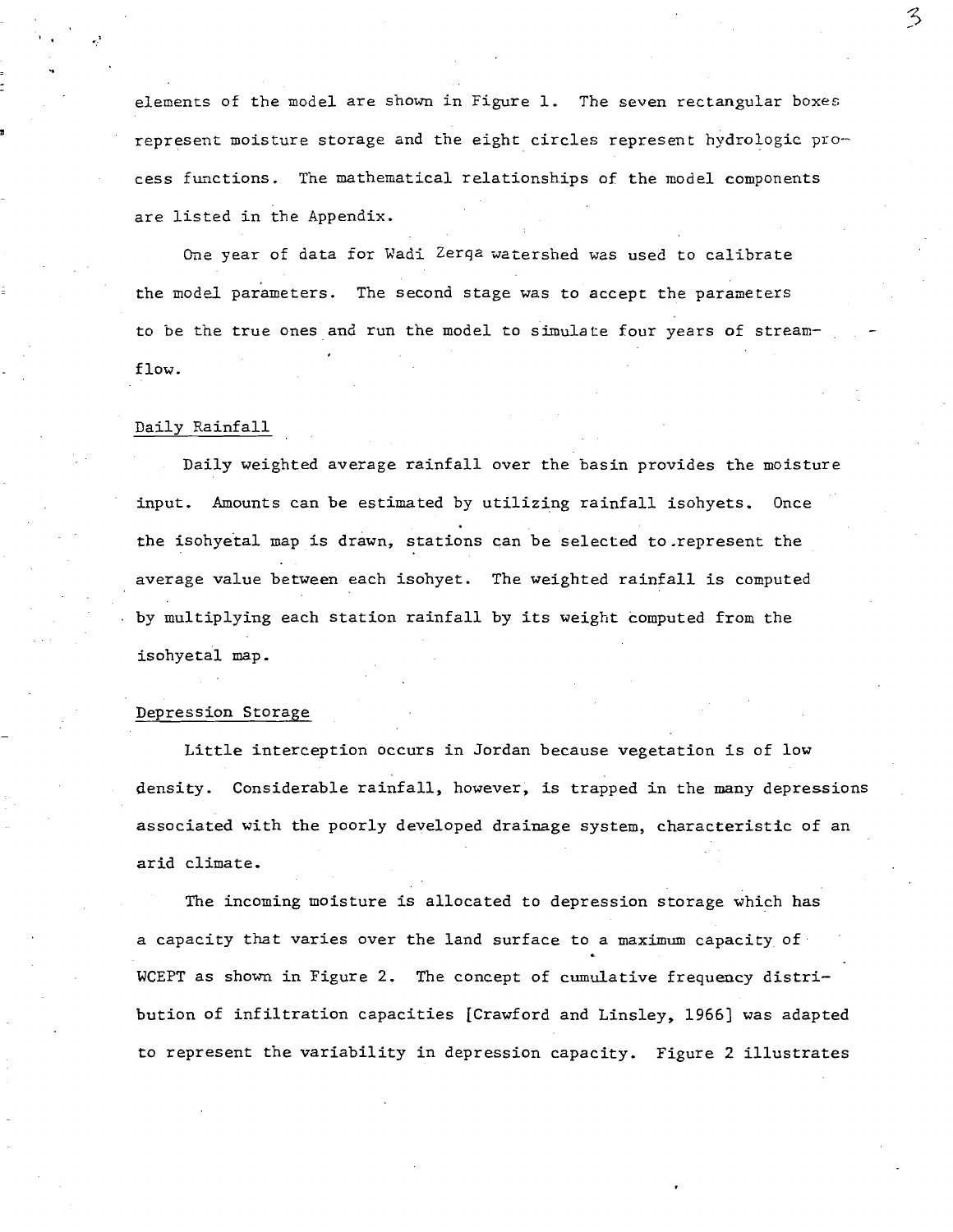moisture allocation. The incoming mOisture supply, EMFR, is allocated to depression storage (shaded area, TCIPT) and potential infiltration, EHFI. Evaporation from moisture in depression storage occurs at a potential rate, PET. Any moisture remaining in storage, after satisfying evaporation demand, may infiltrate.

+

#### Runoff From Impervious Areas

Impervious areas normally constitute a small portion of a natural basin. However. in some instances a considerable portion is mountainous with steep rocky hills. Runoff from these areas is modeled as runoff from an impervious area. There are situations where after the runoff flows from the mountain, a portion of this flow seeps into the ground and forms transmission losses. The remaining portion reaches the channel as impervious area runoff.

#### Infiltration to A Horizon

Excess moisture from depression storage and transmission losses are combined to make up the potential infiltration to the upper soil storage. The infiltration process is modeled by an exponential decay function as shown in Figure *3a.* The point infiltration, PINF, is a function of the moisture available in A Horizon storage, AHOR, its capacity, AHORD, decay exponent value, AJ,FN, and minimum and maximum infiltration rates, FMIN and FMAX, respectively. The areal variations of infiltration capacity concept [Crawford and Linsley, 1966] is used to convert point potential infiltration to average infiltration over a basin (Figure 3b). Modeling of the surface runoff volumes for smaller storms improved when compared with results assuming uniform infiltration rate.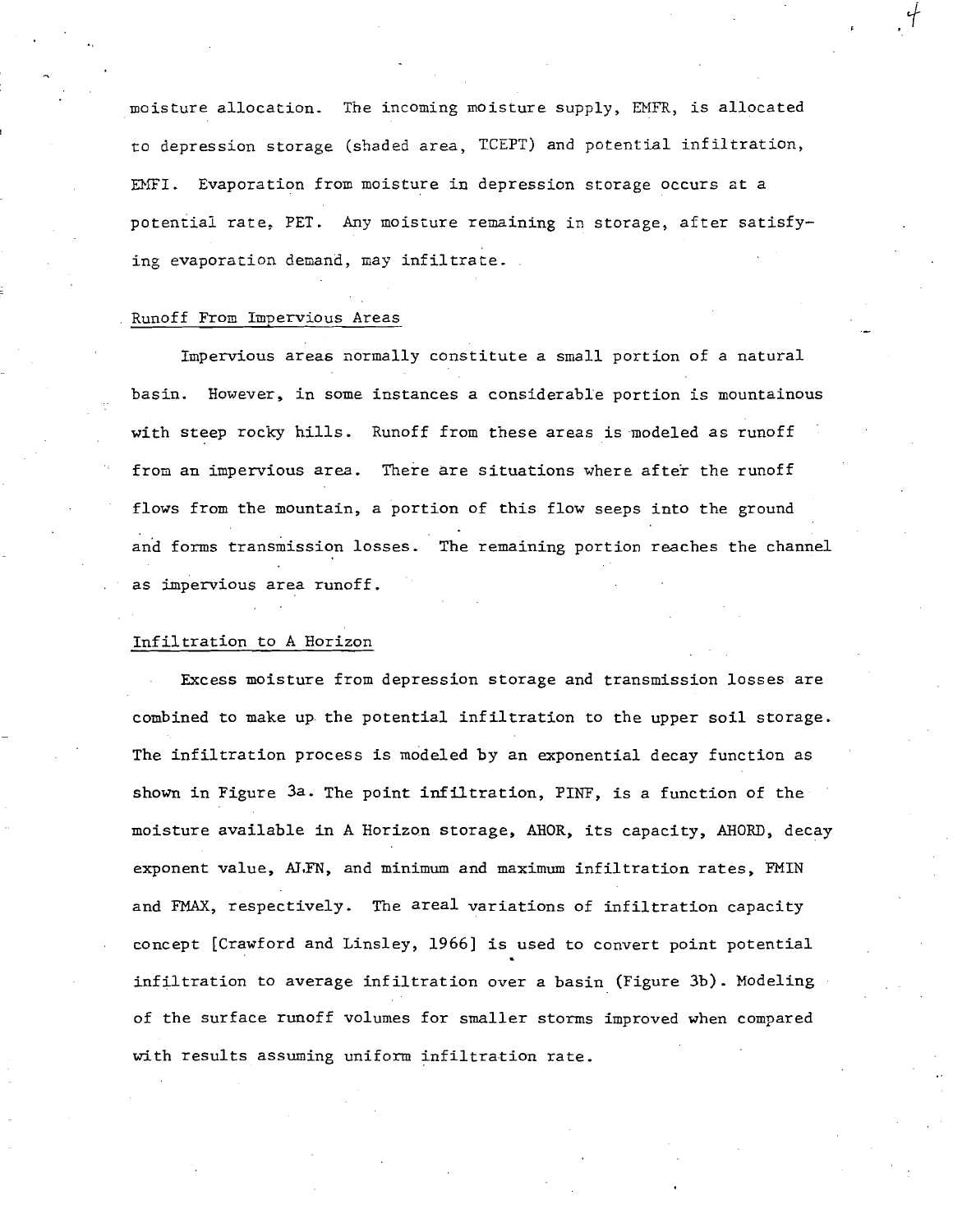#### Surface Runoff

, . . ... :

Surface runoff volume is the excess moisture that remains after the infiltration process takes place. The surface runoff component of the streamflow is a portion of this volume as determined by the parameter FSRO, the fraction of surface runoff volume [Tennessee Valley Authority, 1972; Betson, 1976]. The other portion remains as surface runoff storage to be depleted at a specific rate governed by SROK, the surface runoff recession factor. The surface runoff process and the surface runoff volume in transit are illustrated in Figure 4.

ろ

#### Soil Moisture Storages

Soil moisture storage is divided into two compartments, A Horizon moisture storage and B Horizon moisture storage. The upper soil is shallow and has a limited moisture capacity. The soil in its total depth is not homogeneous and does not have uniform characteristics. In the long dry period, the upper soil forms a hard layer known as a pan. The lower soil, while sealed by the upper dry soil; continues to be affected by the evaporation process at a very reduced rate. Evaporation proceeds at different rates from the upper soil moisture storage and from the lower soil moisture storage. Infiltration and interflow processes take place in the upper soil. Drainage from the upper soil to the lower soil takes place at a rate determined by the permeability of the lower soil. Finally, groundwater recharge takes place when moisture is transferred from the lower soil to the groundwater reservoir.

#### Drainage

The process by which moisture moves downward from A Horizon to B Horizon is called drainage. The amount of moisture to be drained is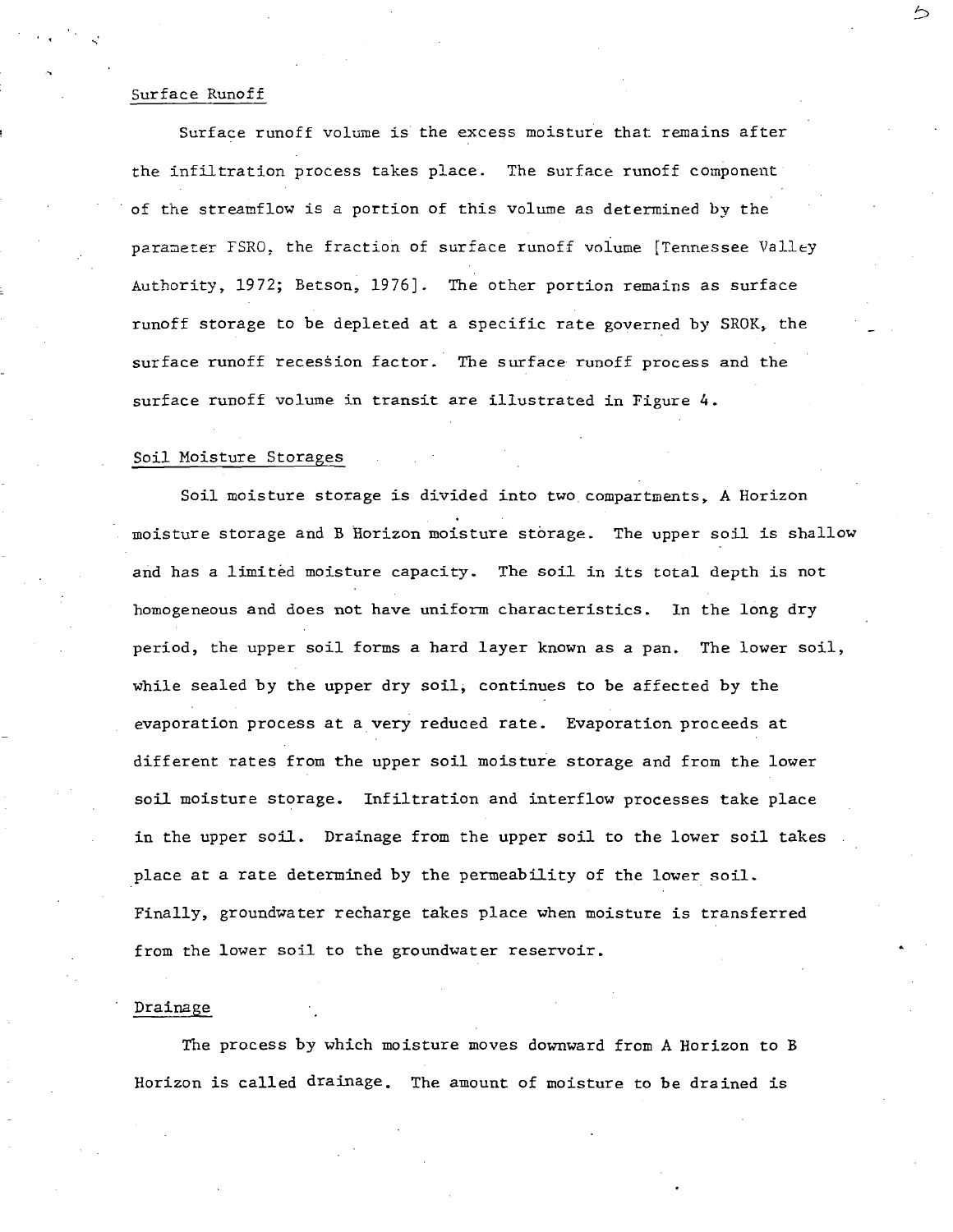is controlled by the maximum drainage capacity, the amount of moisture in A Horizon and B Horizon. The available moisture in each storage is. normalized by dividing each amount by the corresponding storage capacity.

#### Interflow

 $\overbrace{ }^{\texttt{110w}}$  Interflow or laterial flow is modeled in a simple manner to avoid  $\mathbf{v}^{\prime}$  $exces$ , complexity /' **of,· the model.** A moisture accounting is performed on the A Horizon storage. The input to the system is the incoming moisture from infiltration. The output is the outgoing moisture via drainage and evaporation. When A Horizon storage exceeds its capacity, the excess moisture moves laterally as interflow volume to the interflow storage. Interflow is routed daily utilizing a prespecified interflow recession factor.

#### Groundwater Recharge

Recharge occurs from B Horizon moisture storage to feed the groundwater reservoir. The rate of recharge is controlled by the incoming moisture from A Horizon storage and by the amount of moisture already available in B Horizon storage. Some models [Ross, 1970] assume that recharge, or percolation to groundwater, occurs only when the ratio of the moisture available in the upper soil to the upper soil capacity is greater than the ratio of the moisture in 10wer.soil to the lower soil capacity. In other models [Betson, 1976 and Sittner et al, 1969] the inflow to groundwater is represented as a function of the surface runoff. Although simulation results from these models seem satisfactory, recharge functions are developed on an artificial basis to induce groundwater recharges.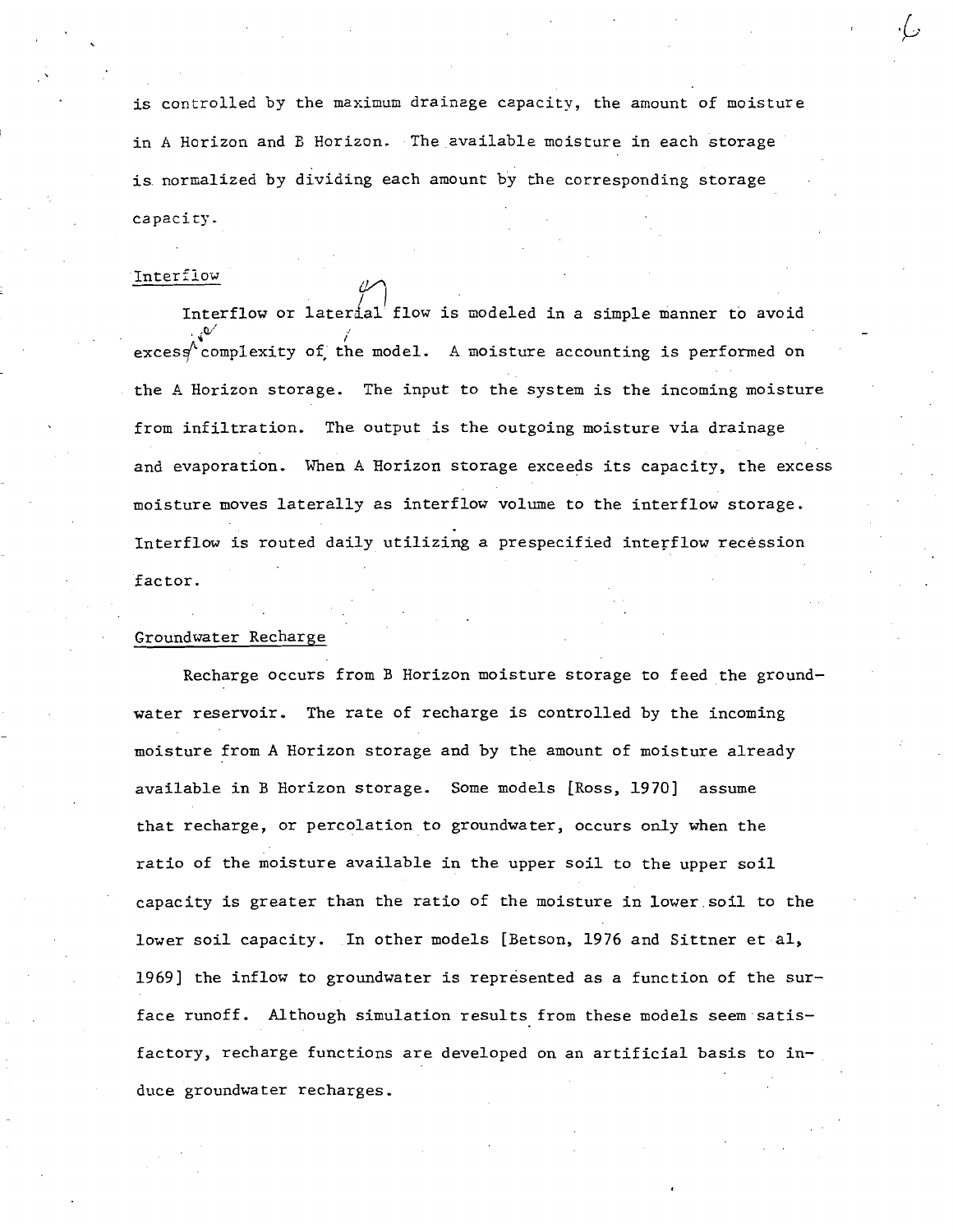In this model, the moisture, DRAIN, which moves from A Horizon storage to B Horizon storage is considered a potential groundwater recharge. The amount of recharged moisture is governed by the ratio of available moisture in B Horizon to the B Horizon storage capacity. Groundwater recharge model is better illustrated as shovm in Figure 5.

It was found that the value of REXP is sensitive in determining the recharge and, therefore sensitive, in determining low flows. Therefore, instead of making REXP a fixed value, better low flow simulation results were obtained by considering this exponent as an input parameter subject to changes from basin to basin.

The geological formations in a semi-arid region such as Jordan plays an important role in determining the low flows which appear in the channel. -A portion of the recharged water finds its way to deep aquifers. In addition, many springs and seeps are located in the basins. The majority of flows from these sources are fully utilized as a water supply by various communities in the area. **It** would be difficult to try to model these losses as they are impossible to determine quantitatively. The approach adopted here was to assume that a portion of the recharged moisture is lost through utilization of spring water and by percolation to deep aquifers.

#### Groundwater Reservoir

If the channel bed of a wadi intersects the water table, the intercepted groundwater causes perennial flow. The rate of flow, however, varies with the level of the water table, and this in turn depends on the amount of recharge from the upper soils. Accordingly, recorded streamflow data indicate variable base flow recession curves. Slopes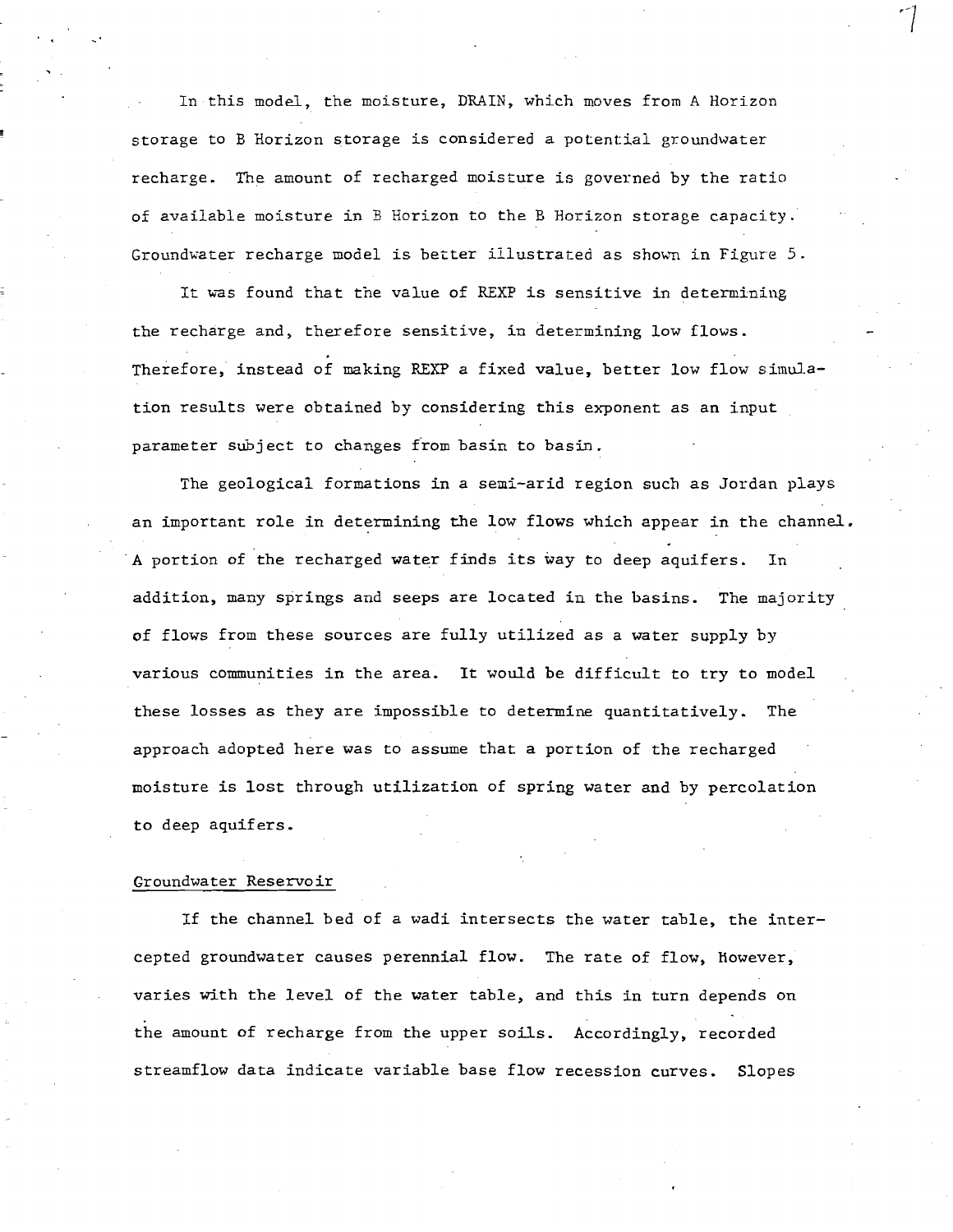are nearly flat during dry periods. Steeper recession curves are observed during wetter periods. Between, there is a general transition of recession curves slopes on streamflow curves time semi-log plots.

The effect can be modeled by applying a relationship between the base flow recession rate and groundwater storage. Let PGWK represent the maximum recession constant which corresponds to the minimum ground~ water storage, QMIN, during dry periods. Also let SGWK represent the minimum recession constant which corresponds to the maximum groundwater storage, QMAX, during wet periods. The desired relationship between base flow recession rate, GWRK, and groundwater storage, PGWR is developed as illustrated in Figure 6. The value of ALGW, QMAX, and QMIN were fixed based on. the model calibration for Wadi Zerqa watershed. ALGW, with a value of  $0.05$ , QMAX, with a value of  $50.00$  mm, and QMIN, with a value equal to the initial groundwater storage gave satisfactory results. If the groundwater storage value falls below the preassigned value, the corresponding recession constant approaches a maximum valve at 1.0.

#### Evapotranspiration

In order to estimate potential evaporation from free surface water, . daily pan evaporation measurements were used. It was found that the average monthly temperatures near Fresno, California closely approximated those in Amman [Bureau of Reclamation, 1953]. Pan coefficients which are used in the model were assumed to be the same coefficients used in the Fresno area. The estimated potential evaporation was obtained by multiplying the daily pan evaporation measurements by the monthly pan coefficients.  $\vert$ 

Under the hot Jordanian sun, the quick drying of the A·Horizon seals the moisture within the lower B Horizon and ·protects it for later use by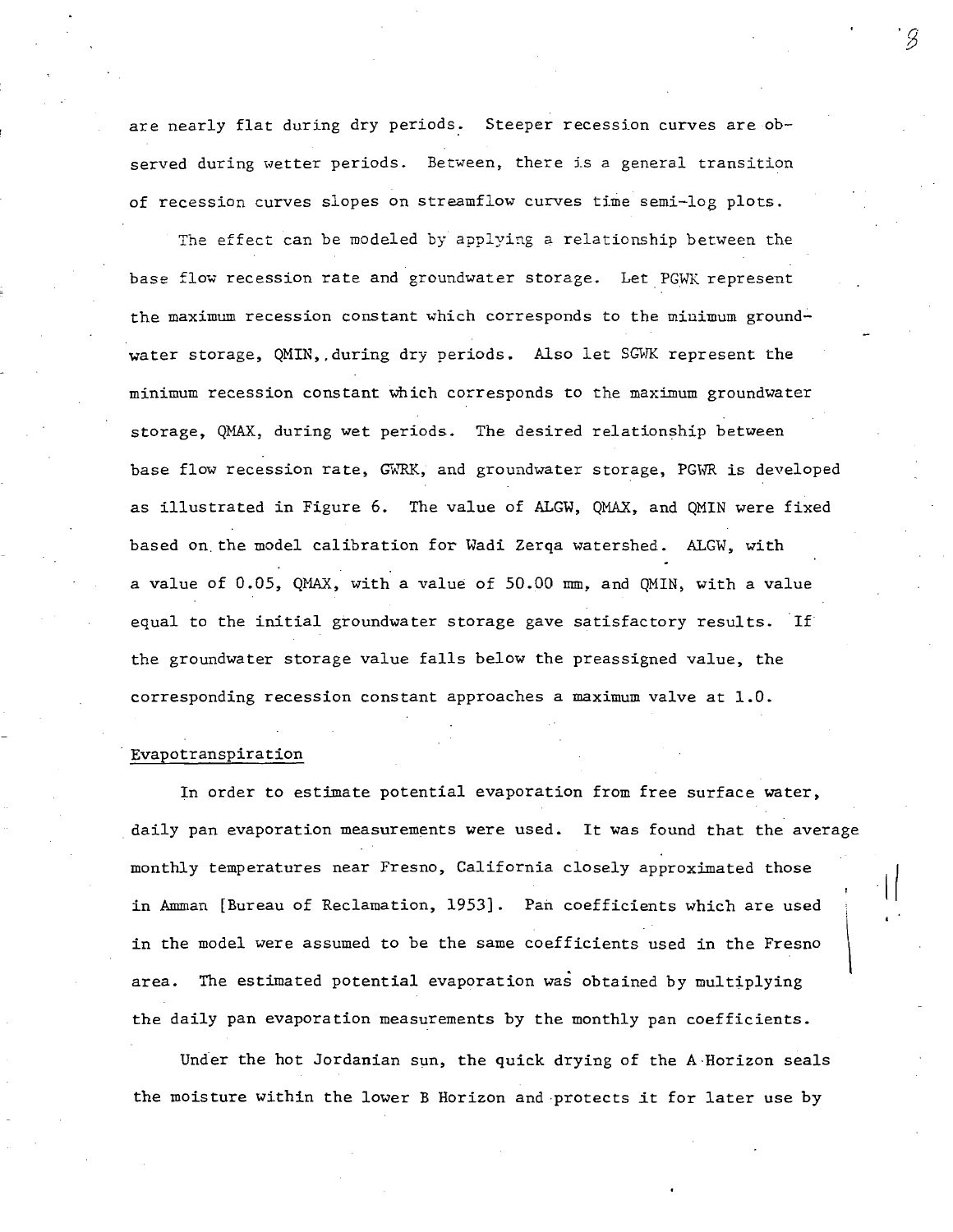the desert vegetation. In the early stages of the rainy period each year, when there is no soil moisture available, the amount of evaporation is limited to the amount of rainfall. Evaporation from a drying soil is a characteristic of the Jordan hydrologic cycle from April through November or December each year.

Evaporation was modeled from three moisture storages, namely, depression storage, A Horizon moisture storage, and B Horizon moisture storage. Moisture in depression storage evaporates at a potential rate. Evaporation from the upper soils occurs if there is moisture available there. During the rainy months where precipitation exceeds evaporation, soil will gradually become fully covered by vegetation. Potential evaporation demand during this period is met from the available moisture in A Horizon. Evaporation rates become pregressively more dependent on water stored in the soil. The evaporation rates remain at nearly potential rates until the available water storage of the top soil, within the root zone, is nearly depleted. At this point, as the resistance to water movement through the soil to the root surface increases, the evaporation rate falls rapidly. At this stage the layer of the soil within the root zone will be a layer of essentially dry material. This dry layer serves as a barrier to evaporation of the soil moisture available in the layer of soil below the root zone, i.e., the B Horizon.

Evaporation from A Horizon is modeled as shown in Figure 7a. It is computed by multiplying the unmet potential evaporation,  $ETD_A$  by the ratio of the available moisture in A Horizon, AHOR and its storage capacity, AHORD raised to a pwoer, ETAP. A value of the exponent of 0.075 was found satisfactory in order to. simulate evaporation from the upper soil at a rapid rate.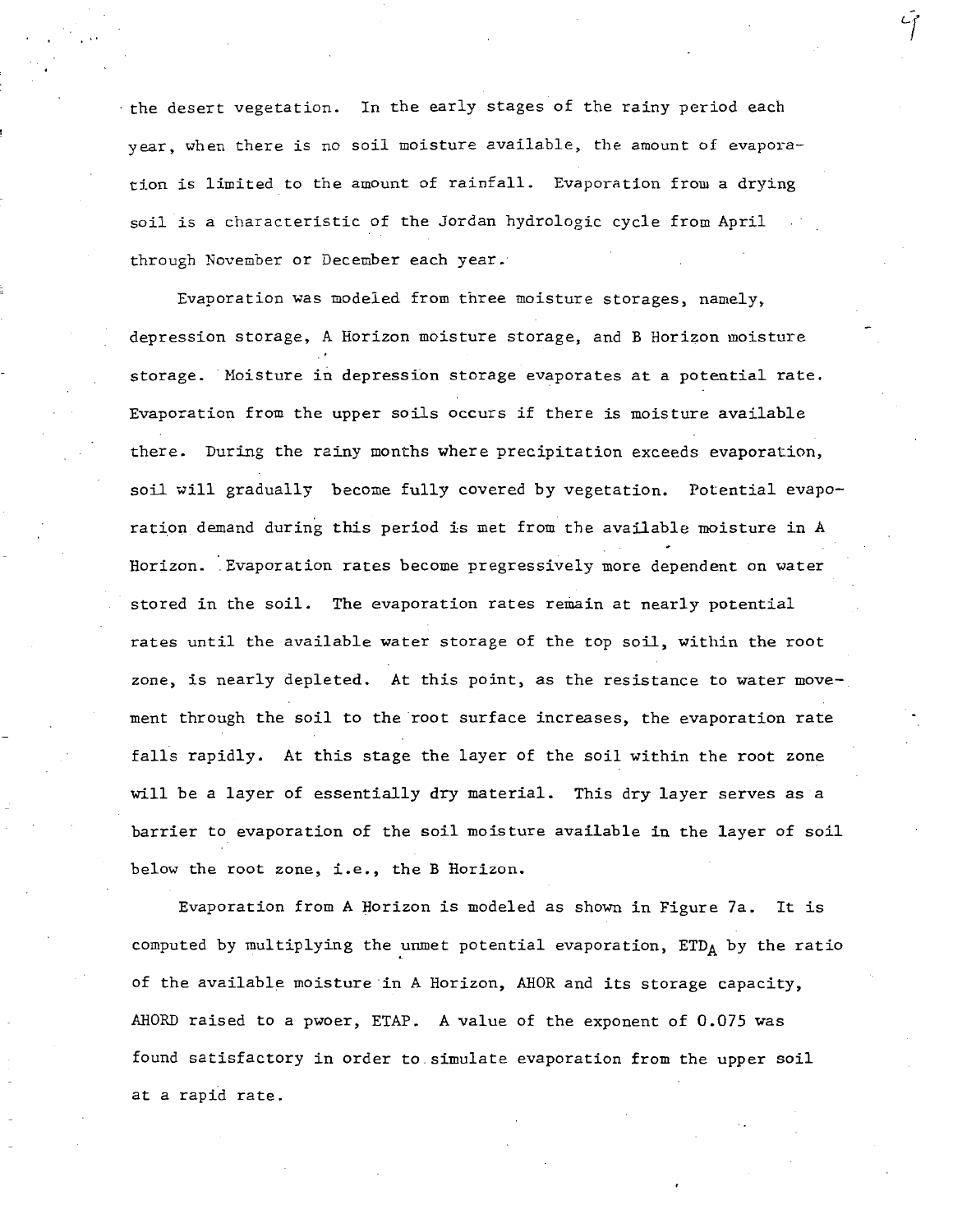Evaporation from the lower soil takes place at a reduced rate for reasons previously mentioned. That is not the case in humid areas where deeply rooted trees penetrate the soil and consume moisture by transpiration. Evaporation from B Horizon, TETB is modeled as illustrated in Figure 7b and a function of the unmet potential evaporation, ETDB, available moisture, BHOR and storage capacity, BHORD. From many simulation runs, a value of 0.05 was selected for the exponent ALEB. The maximum value of the' evaporation parameter, EPAR is 1.00. The purpose of introducing this parameter is to give flexibility in estimating the actual evaporation from the soil. Figure 7b indicates the low rate of evaporation during dry periods when the soil moisture deficiency (BHORD-BHOR) is large.

Water only evaporates from groundwater storage if there is a shallow water table. Measurements of groundwater evaporation from bare soils in the Western United States has shown extremely low rates when the water table is deeper than 120 cm. [Simons, 1967]. No provision was made for evaporation from groundwater storage due to the fact that the depth of the water table is much deeper in the Jordanian watersheds.

#### Parameters Estimation and Optimization

There are 20 input variables required to run the model listed in Table 1. The constants are those parameters which are not optimized and can be determined from observed runoff data and the physical characteristics of a given basin. Ten parameters were selected to be optimized simultaneously utilizing the direct search technique [Jeeves and Hooke, 1961; Munro, 1971; Lumb et aI, 1975]

#### MODEL APPLICATION

The Jordan Watershed Model was applied to simulate streamflow of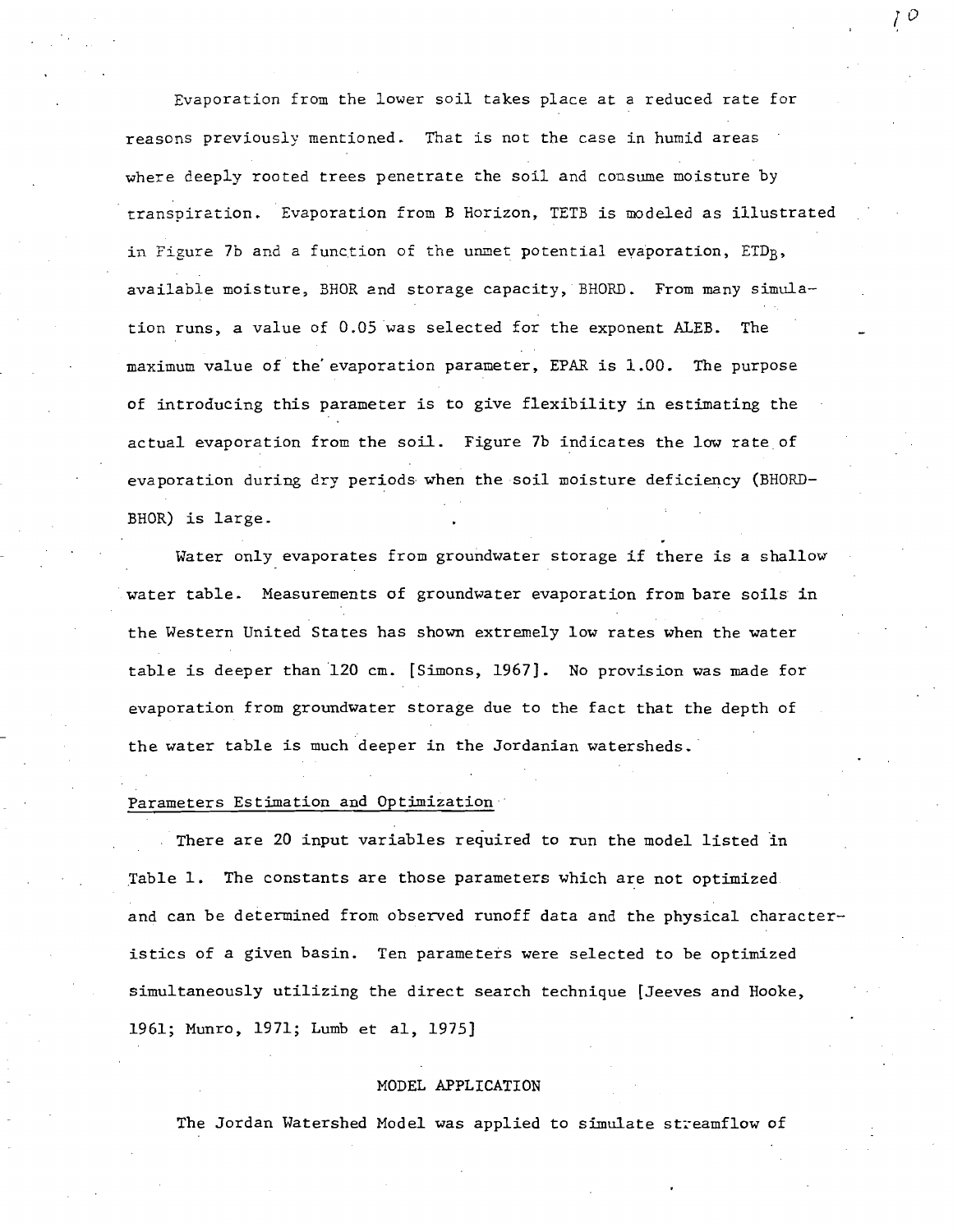Zerqa River. Five years of data were available (1969-1973) from the Natural Resources Authority in Amman. The 1969 water year was selected for parameters optimization. Streamflow was simulated for the remaining water years.

l I

#### Description of Wadi Zerqa Watershed

The Zerqa River is the second principal tributary of the Jordan River (Figure 8). The watershed area is 3116 square kilometers at the gage near New Jerash Road. The watershed lies within the North-Eastern Highlands and the Eastern Plateau regions. The average slope of the river bed is about ten meters per kilometer. The headwaters elevation is about 1400 near Salkhad. The altitudes range from 600 to BOO meters . in the Eastern.Plateau and gradually decend to 100 meters below sea level near the gage site.

#### Rainfall

Daily precipitation is measured in the Zerqa River basin at the 46 stations shown in Figure B. The raingage locations represent the higher elevations. Figure B also illustrates the average annual rainfall for the 30 years from 1931 to 1960 prepared by the Natural Resources Authority. Five isohyetal maps were prepared for the period of analysis. They reflect the general topography of the basin.

#### Streamflow

The Zerqa flood flow is characterized by a sharp rise of the flood hydrograph and a quick recession. Low flows are characteristic of the streamflow during the rainless days. The annual peak during the period of study varied from 10.4 to 107.00 cubic meters per second. Low flow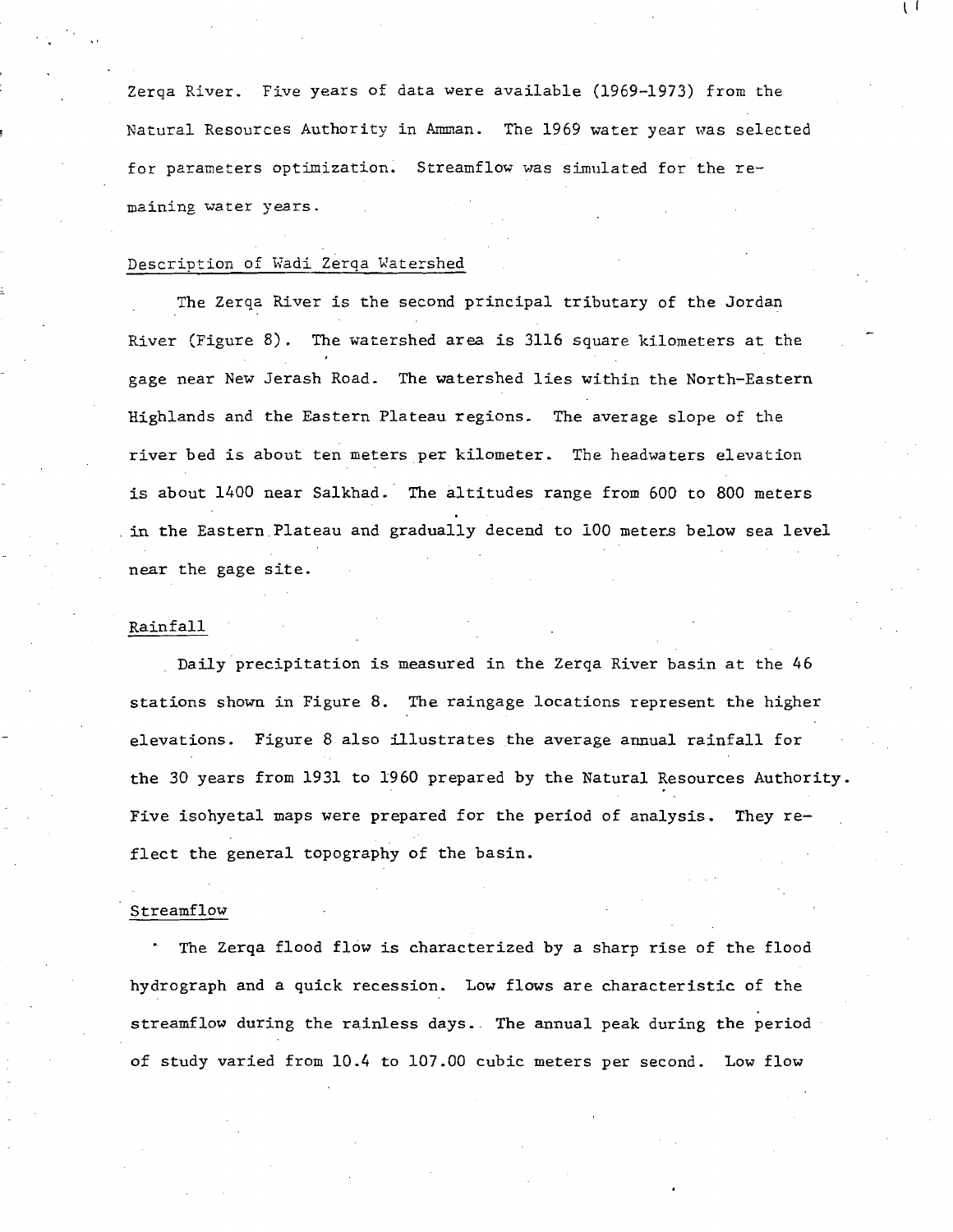varied from 0.160 to 0.670 cubic meters per second. The mean annual discharge of the five year period was  $14.57$  mm over the basin.

#### Evaporation

Daily values of pan evaporation were recorded at King Hussein Evaporation station near Amman. The average annual value during the period 1969-1973 was 2587 mm.

#### Results of Simulation

The 1969 water year was selected for the optimization run. The constant values, the initial and the optimized values of the parameters are listed in Table 2. The value of the maximum infjltration rate, FMAX, for example, is similar to the value used in the Harza-Baker Report, 1955. The soil moisture capacity, the sum of AHORD and BHORD, closely approximate the conclusions of the British consultant Sir MacDonald, 1965.

Streamflow simulation was carried out for the four year period beginning with the 1970 water year. The model was successful in simulating daily flows except where streamflow and precipitation are questionable. The model gave better results in reproducing low flows than flood flows. Simulation was more successful on a monthly basis than a daily basis. The monthly observed and simulated flow volumes are listed in Table 3. Man-made activities such as flow diversion can be detected (Table 3). It is apparant that diversion, probably for irrigation, started on May 1971. The water from return irrigation started to contribute gradually to the streamflow. During this period, the observed flow was rising to catch up with the simulated flow on November, 1972. Similar observation was repeated on May, 1972. Excluding this phenomenon, low flows are well simulated throughout the four years.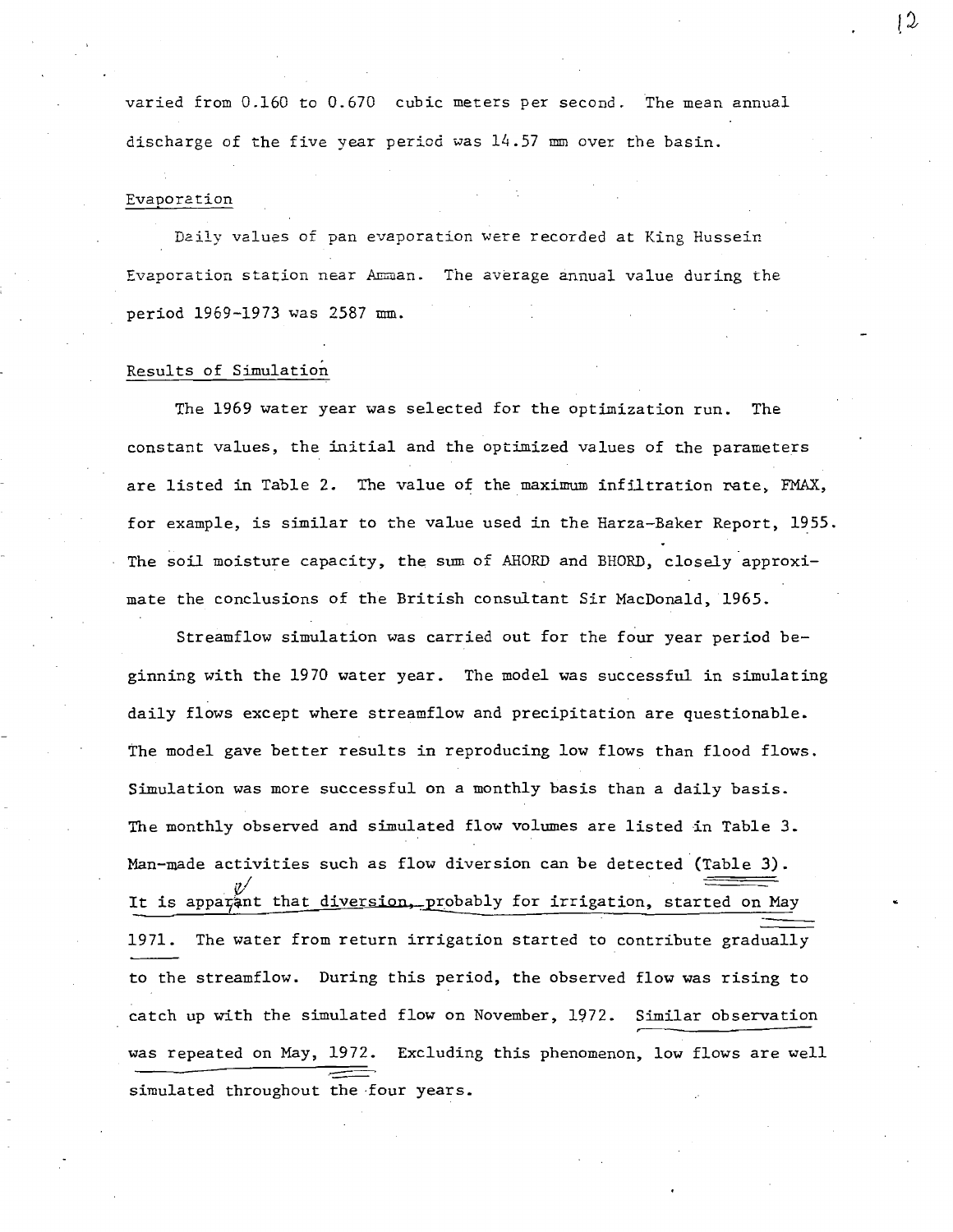Statistical analyses were performed on the predicted daily flows for the five years of record. The sum of the squared errors was 8.5690 square millimeters. The squared error of only one simulated flow was large enough to reduce this value by about 60 percent as illustrated in the following example:

The observed streamflow hydrograph during the period from April 12-17, 1971 was 2.11, 107.00, 54.70, 41.70, 29.80 and 18.60 cubic meters per second. The model prediction was  $4.66$ ,  $26.79$ ,  $61.03$ ,  $37.03$ ,  $27.25$ , and 15.92 cubic meters per second. The squared error of the simulated, flow on April 13, 1971 was 4.946 square millimeters. The standard error of daily prediction, excluding some of the flood flows in the five year of record, was 48 percent. The sum of the absolute value of the errors was 29.0841 millimeters which corresponds to an average absolute value of the simulation error of'40 percent. The standard error of the predicted monthly flows for the simulation period was 42 percent. This was largely dependent on the simulated peak flow errors. The average absolute value of the prediction error was 31 percent.

The annual simulated flows (Table 3) indicate that the model undersimulated the flows of the 1969, 1970 and '1971 water years. The annual flows of the 1972 and the 1973 water years were overestimated. The apparent data error of the 1970 streamflow, especially in January and March, was partly responsible for the gross undersimulation. The quality of data of the 1973 water year and the possible flow diversion, beginning in May, 1972 and March, 1973 contributed to the overprediction of the annual flow 'for these two years. The standard error of prediction of the calibrated 1969 water year was 9 percent; that for the period of simulation was 18 percent. The standard error was reduced to 11 percent when the annual flows of the 1970 and the 1973 water years were excluded.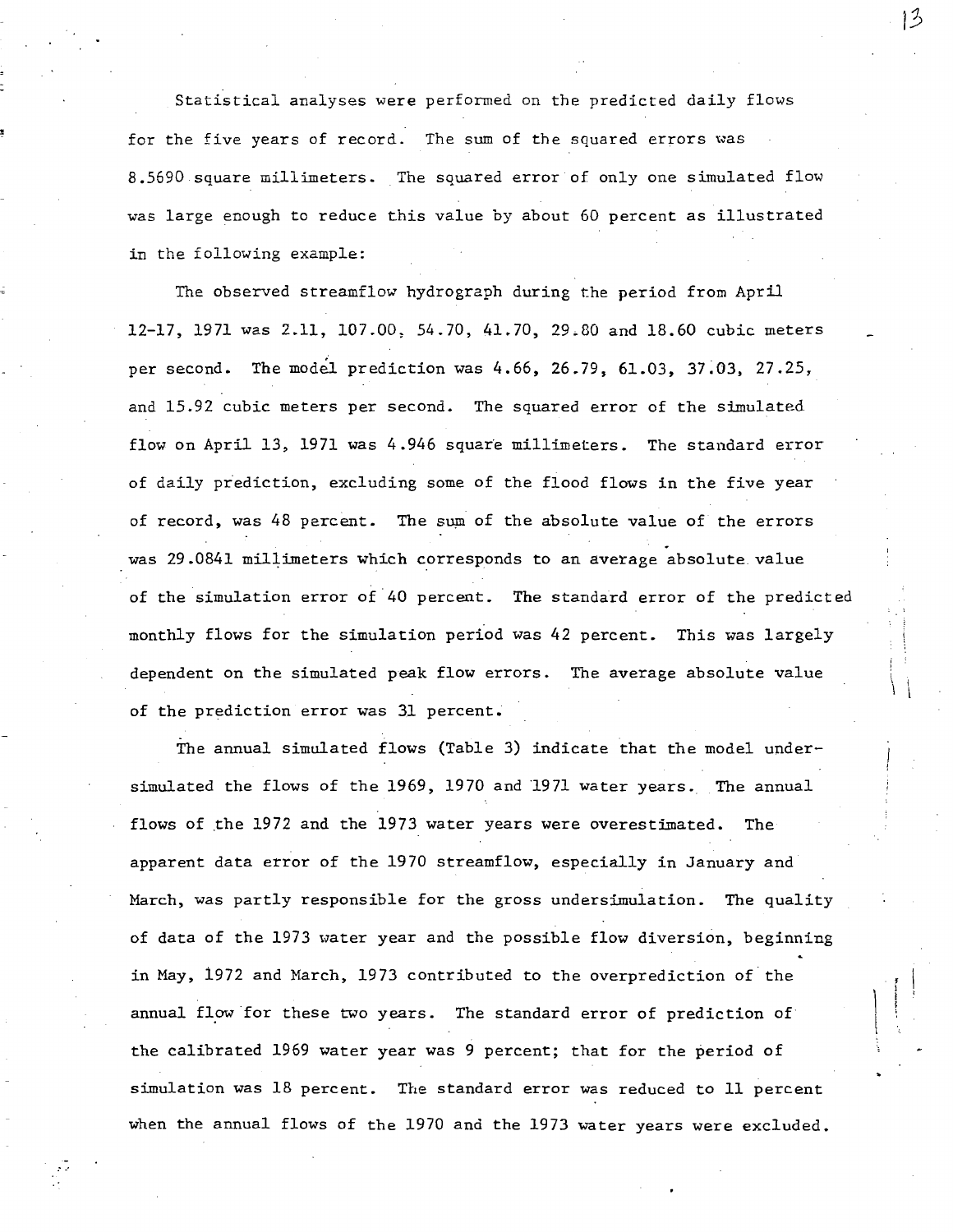#### **SUMMARY**

A streamflow simulation model which would reproduce the essential feature of the hydrologic regime of a semi-arid region, in this case Jordan. was developed and described. The model is intended to fit conditions which exist in such a region. The hydrologic processes components which represent the evaporation and the base flow distinguish the Jordan model from others. Development'of each function of the model and its constants was based on all the minimal amount of data available.

One year of data was used to calibrate the model for Wadi Zerqa watershed. The model was then applied to simulate four years of streamflow. Simulation of daily flows especially low flows was successful. A close reproduction of monthly flow volumes was achieved. Simulation results suggest that flow diversion occurred during the summer months. Such practice is commonly used in the area for irrigation purposes. Errors in simulation resulted both from the approximate representation of the hydrologic processes and from the errors in rainfall and"streamflow data.

The streamflow records, which are characterized by low flows, suggest utilizing the average absolute value of prediction error rather than the standard error of simulation as a statistical tool for measuring the accuracy of simulation results.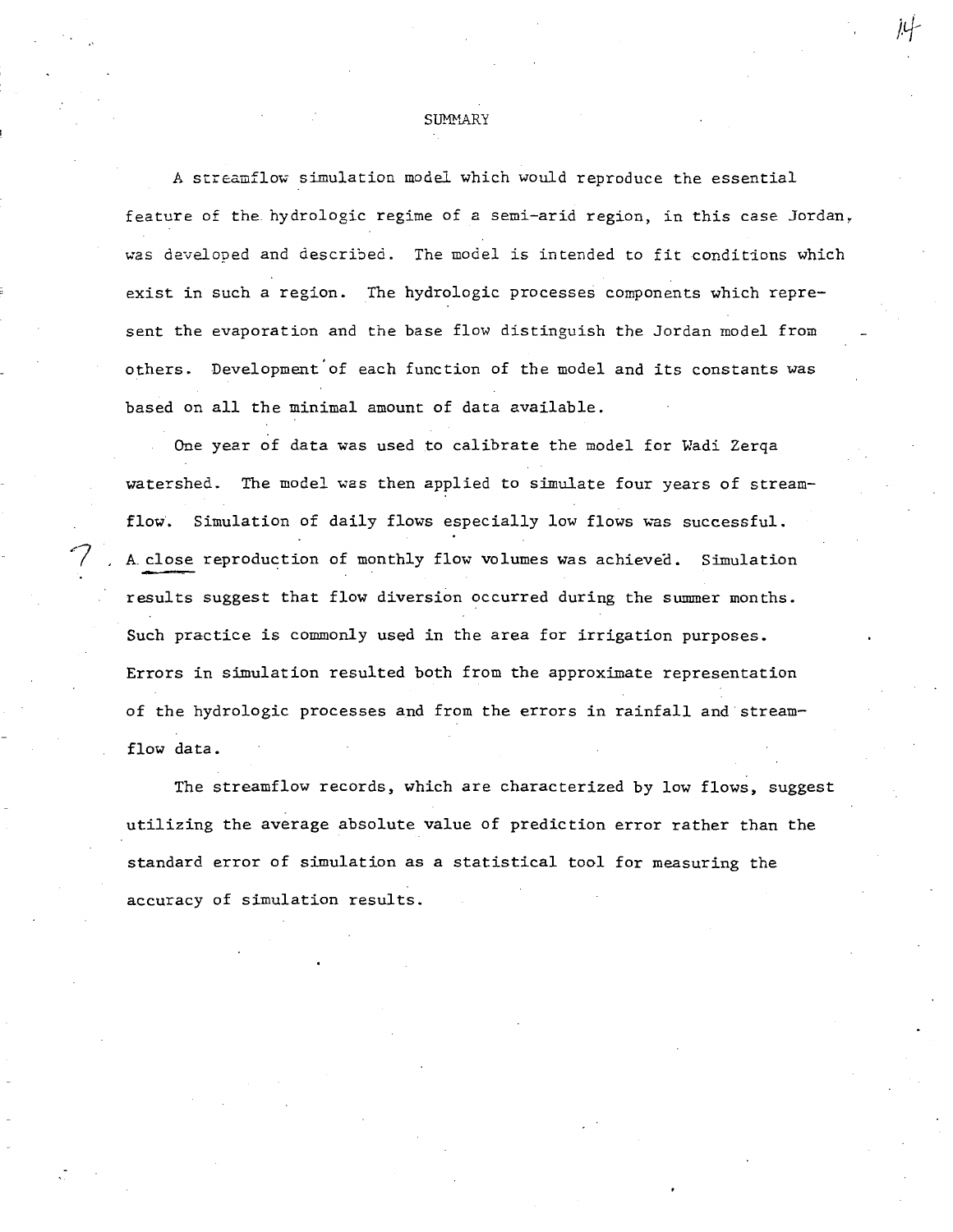### APPENDIX

## MATHEMATICAL RELATIONSHIPS OF MODEL COMPONENTS

| 1. | Moisture to depression storage:                                                                             |       |
|----|-------------------------------------------------------------------------------------------------------------|-------|
|    | TCEPT = EFR - EMFR <sup>2</sup> /(2.0 * WCEPT)                                                              | (A1)  |
|    | when rainfall is less than depression storage capacity                                                      |       |
|    | and TECPT = $WCEPT/2.0$                                                                                     | (A2)  |
|    | when rainfall exceeds depression storage capacity                                                           |       |
|    | Excess moisture after (A1) or (A2) above = EMFI=EMFR-TCEPT                                                  | (A3)  |
| 2. | Runoff from impervious areas:                                                                               |       |
|    | $PSRO = EMT + PIMP (1.0 - TRIOS)$                                                                           | (A4)  |
|    |                                                                                                             |       |
| з. | Infiltration:                                                                                               |       |
|    | PINF = $(FMAX - CMIF) + CNIF * EXP(-ALFN * AHOR)$                                                           | (A5)  |
|    | where $CNTF = (FMAX - FMIN)/(1-EXP(-ALFN * AHORD))$                                                         | (A6)  |
|    | Infiltration to A Horizon:                                                                                  |       |
|    | AINF = EMTA - EMTA <sup>2</sup> /(2.0 * PINF), when EMTA PIX                                                | (A7)  |
|    | and AINF = $PINF/2.0$ , when $EMTA \nabla$ , $PINF$                                                         | (AB)  |
| 4. | Surface runoff:                                                                                             |       |
|    | $SURVOL = EMTA - AINT$                                                                                      | (A9)  |
|    | Routed surface runoff, SURO <sub>i</sub> =FSRO*SURVOL <sub>i</sub> +(1.0-SROK)*SURES <sub>i</sub>           | (A10) |
|    | Surface runoff storage at the end of the ith day                                                            | (A11) |
|    | = SURES <sub>i+1</sub> = SURES <sub>i</sub> +(1.0-FSRO)*SURVOL <sub>i</sub> - (1.0-SROK) SURES <sub>i</sub> |       |
| 5. | Drainage from A Horizon to B Horizon:                                                                       |       |
|    |                                                                                                             |       |

DRAIN = BHORP \*  $(AMOR/AHORD)^2.00$  \*  $(1-(BHOR/BHORD))2.00$  $(A12)$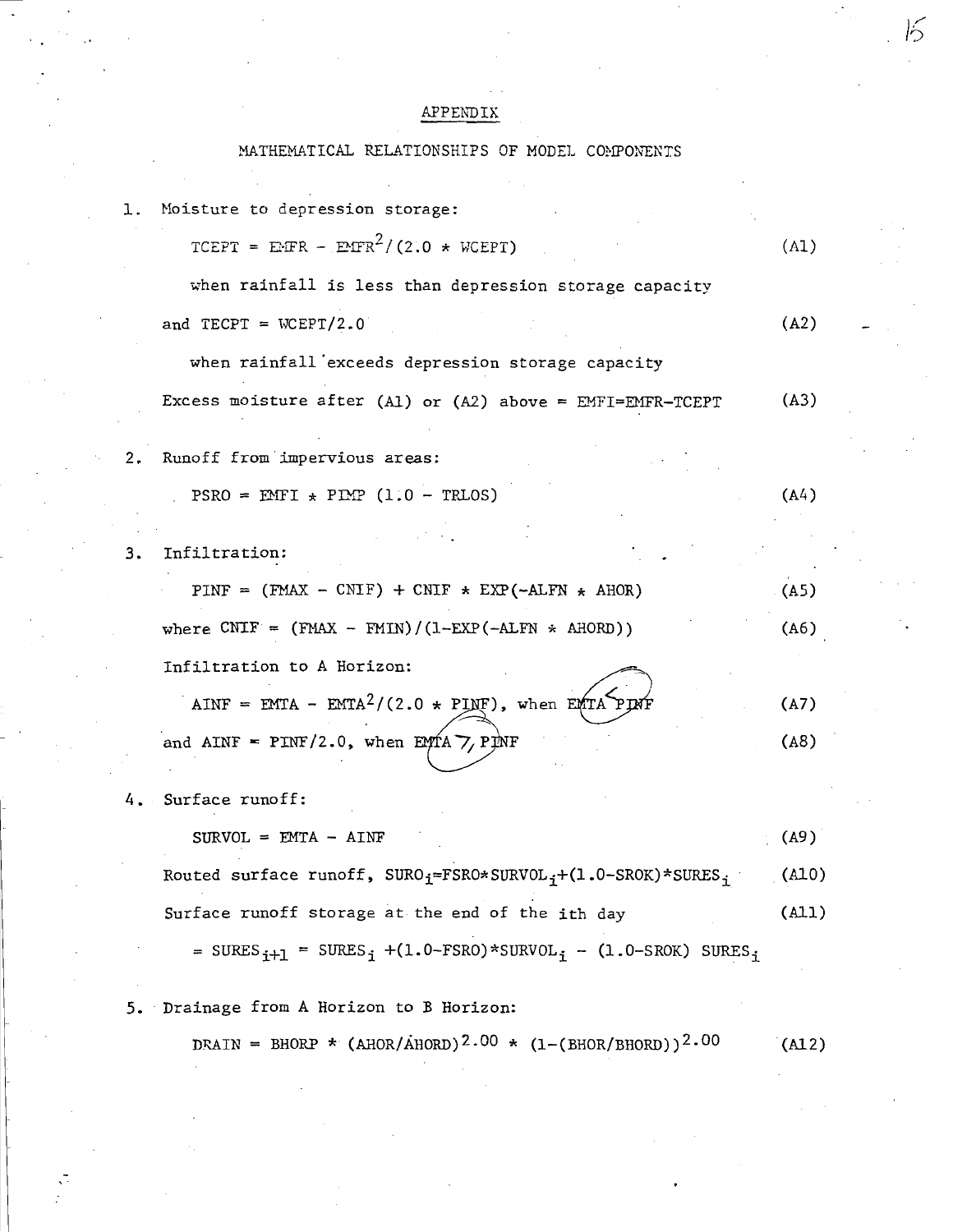6. Interflow:  $IFRO_i = (1.0 - FROK) * IFERES_i$ Interflow storage at the end of the ith day  $IFRES_{i+1} = IFRES_i + IFVOL_i - IFRO_i$ 7. Groundwater recharge:  $RECHA = DRAIN' * (BHOR/BHORD)$ <sup>REXP</sup> Groundwater loss to deep aquifers, seeps and springs:  $GWLOS = DLOSS * RECHA$ (Al3) (A14) (AlS) (Al6) 8. Relationship between base flow recession constant and groundwater storage:

| GWRK = $(PGWK - EXPON)$ + EXPON * EXP $(-ALGW (PGWR - OMIN))$ | (A17) |
|---------------------------------------------------------------|-------|
| where EXPON = $(PGWK-SGWK)/1-EXP$ ( -ALGW (OMAX - OMIN) )     | (A18) |

9. . Evaporation:

Evaporation from A Horizon:

TETA =  $ETD_A$  \* (AHOR/AHORD) $ETAP$ 

Evaporation from B Horizon:

TETB = EPAR \* ETD<sub>B</sub> \* EXP (-ALEB (BHORD - BHOR)) (A20)

#### . NOTATION

AHOR available moisture in A Horizon

AHORD maximum storage capacity of A Horizon

AINF average infiltration rate

ALEB B Horizon evaporation decay exponent

ALFN infiltration function decay exponent

ALGW base flow recession rate function decay exponent

BGWR initial groundwater reservoir storage

BHOR available moisture in B Horizon

*i&* 

(Al9)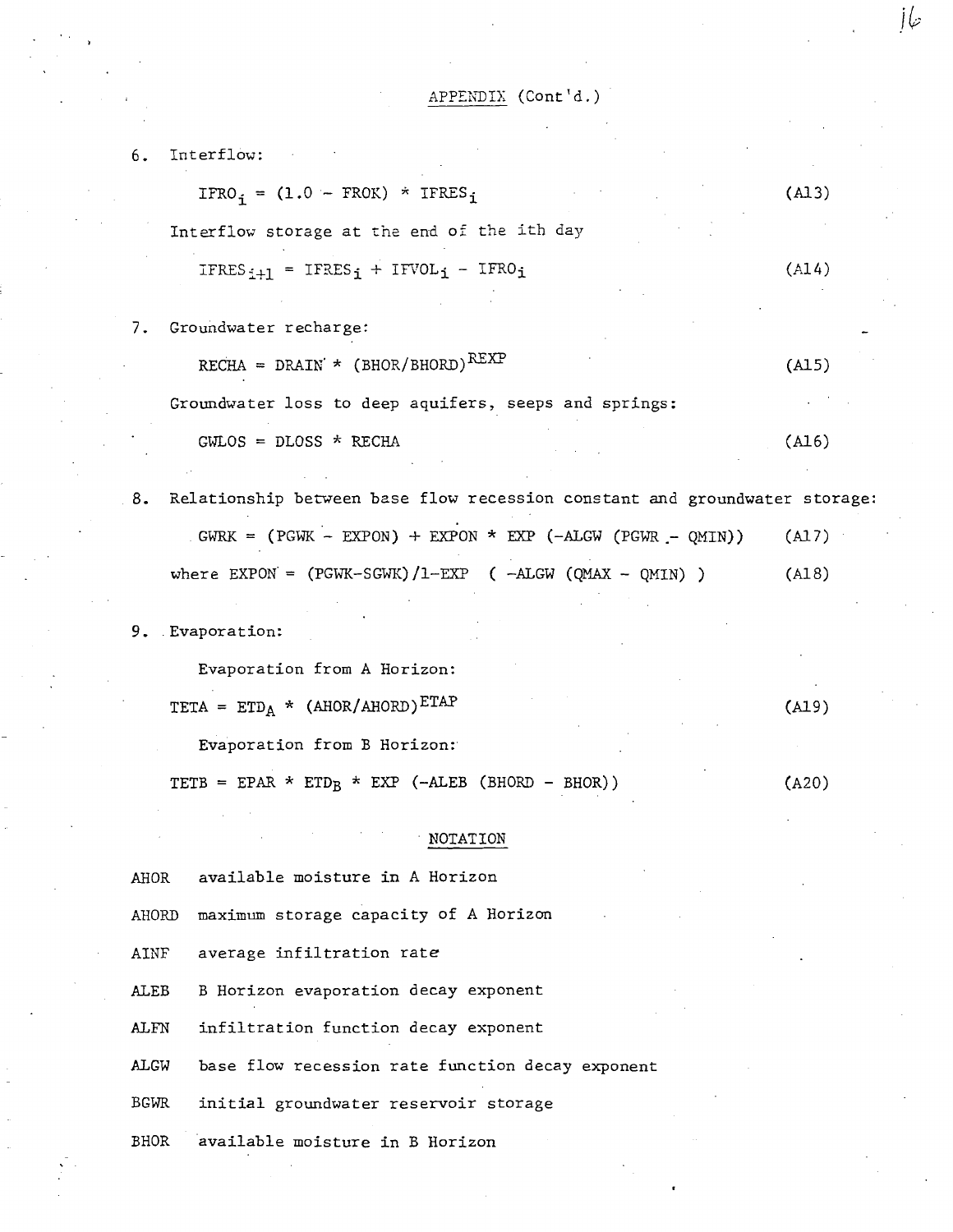#### NOTATION (Cont'd.)

/ '

- BHORD maximum storage capacity of B Horizon
- BHORP maximum drainage rate
- BSHI initial soil moisture in B Horizon
- $C\text{NIF}:$  infiltration function constant

DLOSS fraction of groundwater recharge lost to deep aquifers and springs

DRAIN drainage rate

"

- EMFI excess moisture after moisture is allocated to depression storage
- EMFR daily rainfall
- EMTA moisture supply to A Horizon
- EMTR transmission losses
- EPAR B Horizon evaporation reduction parameter
- ETAP A Horizon evaporation function exponent
- ETDA potential evaporation minus evaporation from depression storage
- ETDB potential evaporation minus evaporation from depression storage and 'A Horizon

EXP exponential e

- EXPON base flow recession rate function, constant
- FMAX maximum point infiltration rate
- FMIN minimum (steady state) infiltration rate
- FROK interflow recession constant
- FSRO fraction of surface runoff volume
- GWLOS lost moisture to deep aquifers and springs
- GWRK base flow recession constant
- GWRO simulated daily base flow
- IFRES interflow reservoir volume
- IFRO simulated daily interflow
- IFVOL added interflow volume when A Horizon is exceeded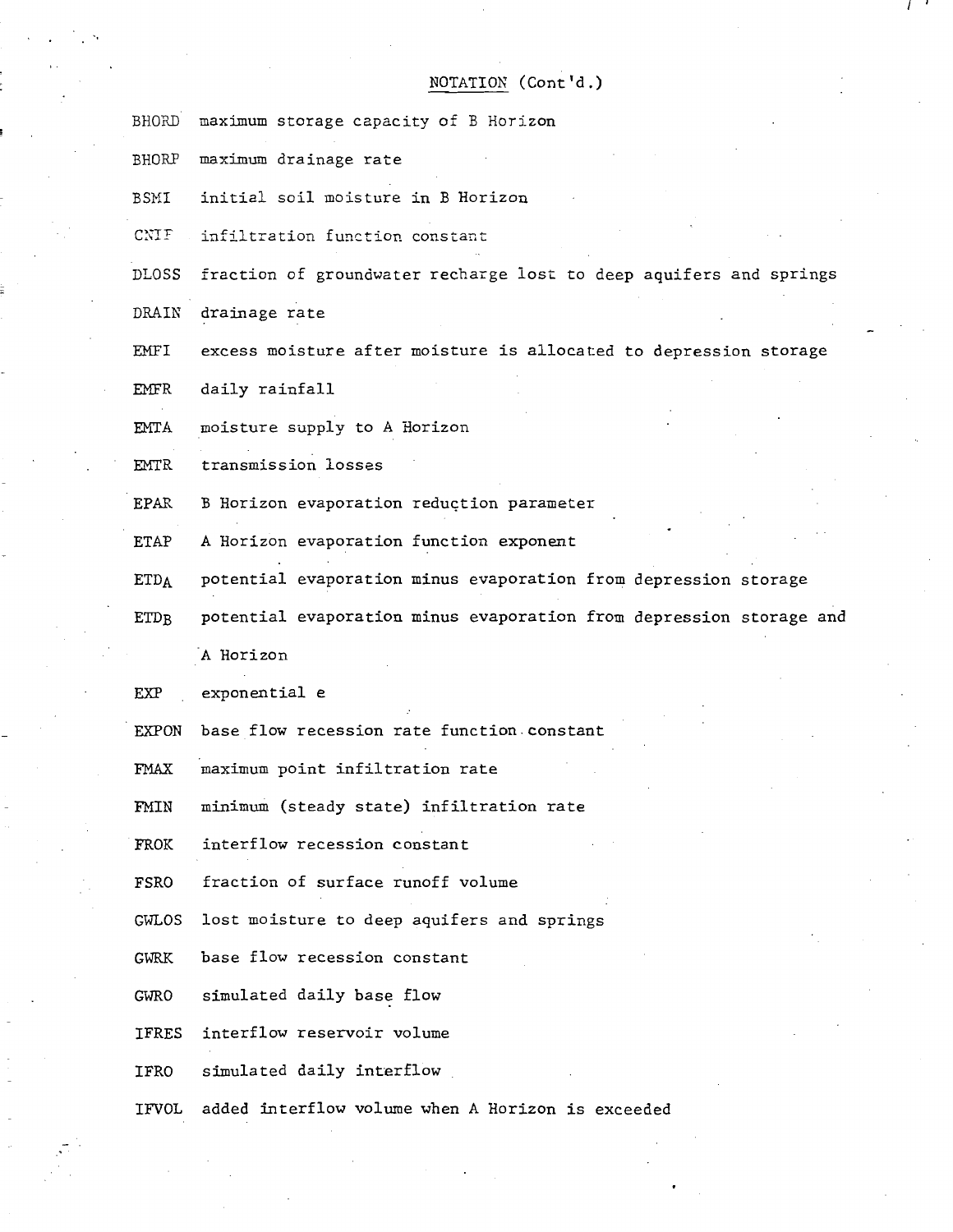NOTATION (Cont'd)

- PET potential evaporation
- PGWK maximum base flow recession constant
- PGWR groundwater storage

PIMP fraction of total drainage area which is impervious

- PINF point infiltration rate
- PSRO simulated runoff from impervious areas

QMAX maximum groundwater storage which corresponds to SGWK

QMIN minimum groundwater storage which corresponds to PGWK

RECHA recharged moisture from B Horizon to groundwater reservoir

REXP recharge function decay exponent

- SGWK minimum base flow recession constant
- SQKM drainage area
- $SROK$  · surface runoff recession constant
- SURES surface runoff volume storage

SURO simulated surface runoff

SURVOL surface runoff volume

TCEPT moisture allocated to depression storage

TETA evaporation from A Horizon

TETB evaporation from B Horizon

TRLOS fraction of impervious area runoff in transition

WCEPT maximum depression storage capacity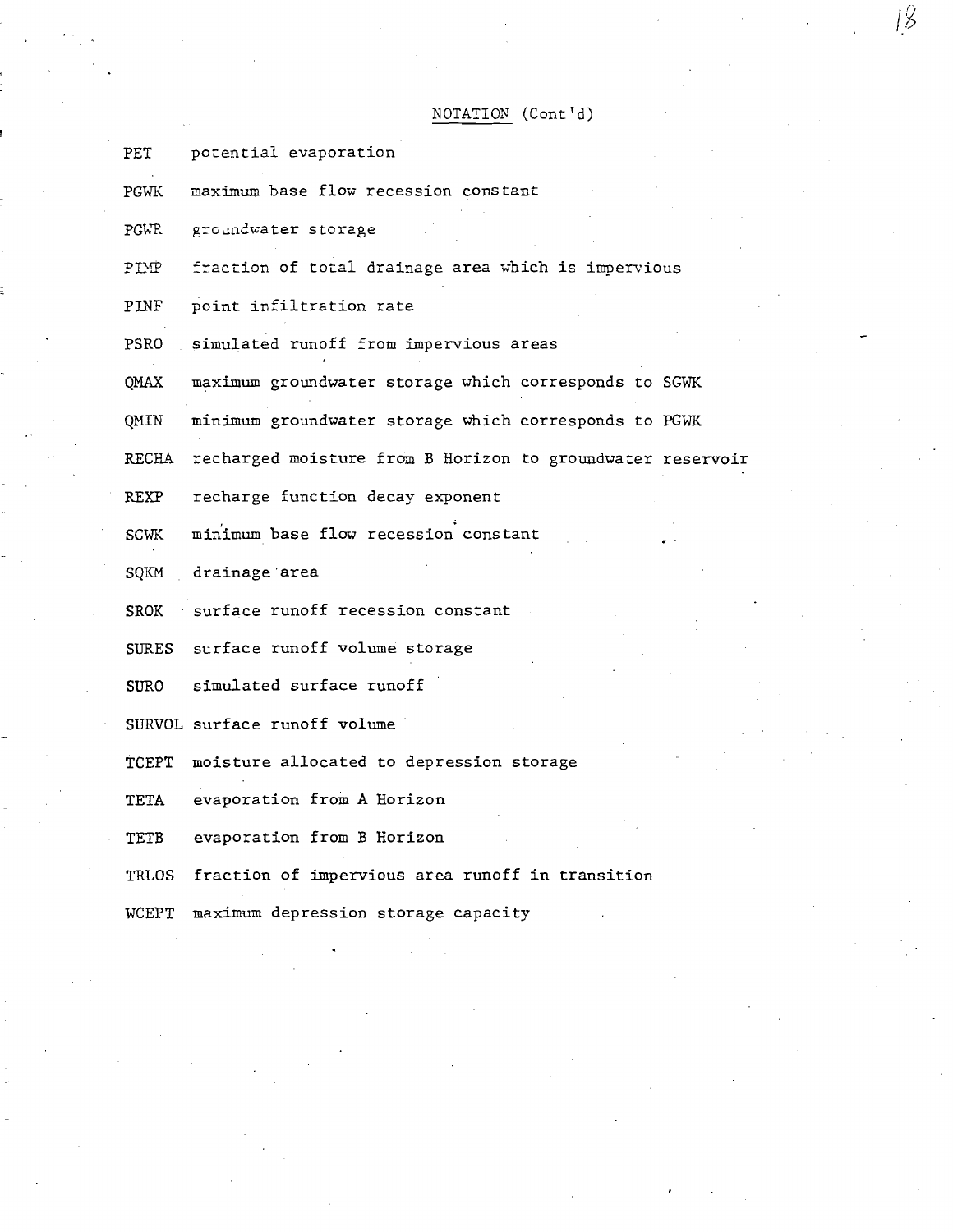ACKNOWLEDGEMENTS. The work presented in this paper is based on the first. author's Ph.D. dissertation completed in the School of Civil Engineering, Georgia Institute of Technology, March, 1978. The author is grateful to Dr. Bishara Nabir, Natural Resources Authority, Amman, Jordan for his cooperation in supplying data. Thanks are due to the U. S. and .U.N. agencies, Sir MacDonald and Partners and Michael Baker, Inc. who furnished valuable information and reports necessary to complete this work. Finally, the review and comments given by Dr. V. A. Narasimhan is greatly appreciated .

 $\mathcal{L}$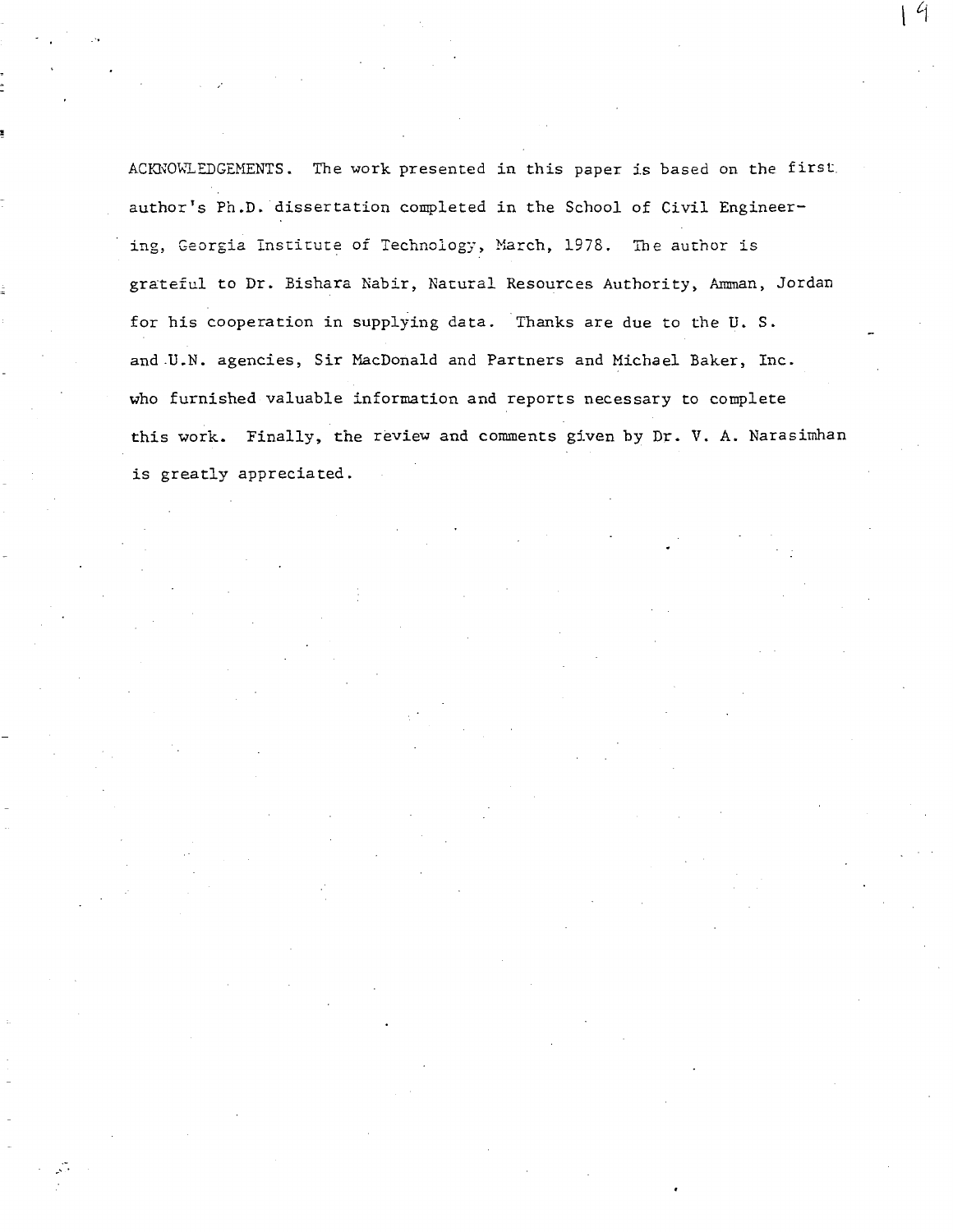#### REFERENCES

Betson, R, Urban Hydrology, A System Study in Knoxville, Tennessee,

Tennessee Valley Authority, Knoxville, Tennessee, June 1976. Bureau of Reclamation, Reconnaissance Report, Proposed Yarmouk Valley

Project and Hinor Wadis, Part 2: Hydrology, USDI, September 1953.

- Crawford, N. H., and R. K. Linsley, Digital Simulation in Hydrology, . Stanford Wate'rshed Model IV, Technical Report No. 39, Stanford University, July 1966.
- Hooke, R., and T. A. Jeeves, Direct Search Solution of Numerical and Statistical Problems, Journal of the Association of Computing Machines, Vol. 8, No. 2, pp. 212-229, 1961.
- James, L. D., and S. J. Burges, Selection, Calibration, and Testing of . Hydrologic Models, Ch. 11 of Hydrologic Modeling of Small Watersheds, C. T. Haan (editor), ASAE, 1982.
- Lumb, A. M., F. L. Currie, T. D. Hassett, and J. Zorich, GTWS, Georgia Tech Watershed Model, ERC-0175, Environmental Resources Center, Georgia Institute of Technology, Atlanta, Georgia, January 1975.

Michael Baker, Inc. and Harza Engineering Company, Yarmouk-Jordan Valley

Project, Master Plan Report, Beaver, Pennsylvania, 1955.

Munro, J.C., Direct Search Optimization in Mathematical Modeling and a Watershed Model·Application, NOAA Technical Memorandum, NWS HYDRO-12, 1971.

Ross, G. *A.,* The Stanford Watershed Model, The Correlation of Parameter Values Selected by a Computerized Procedure with Measurable Physical Characteristics of the Watershed, Water Resources Institute, Research Report 35, University of Kentucky, Lexington, Kentucky, 1970.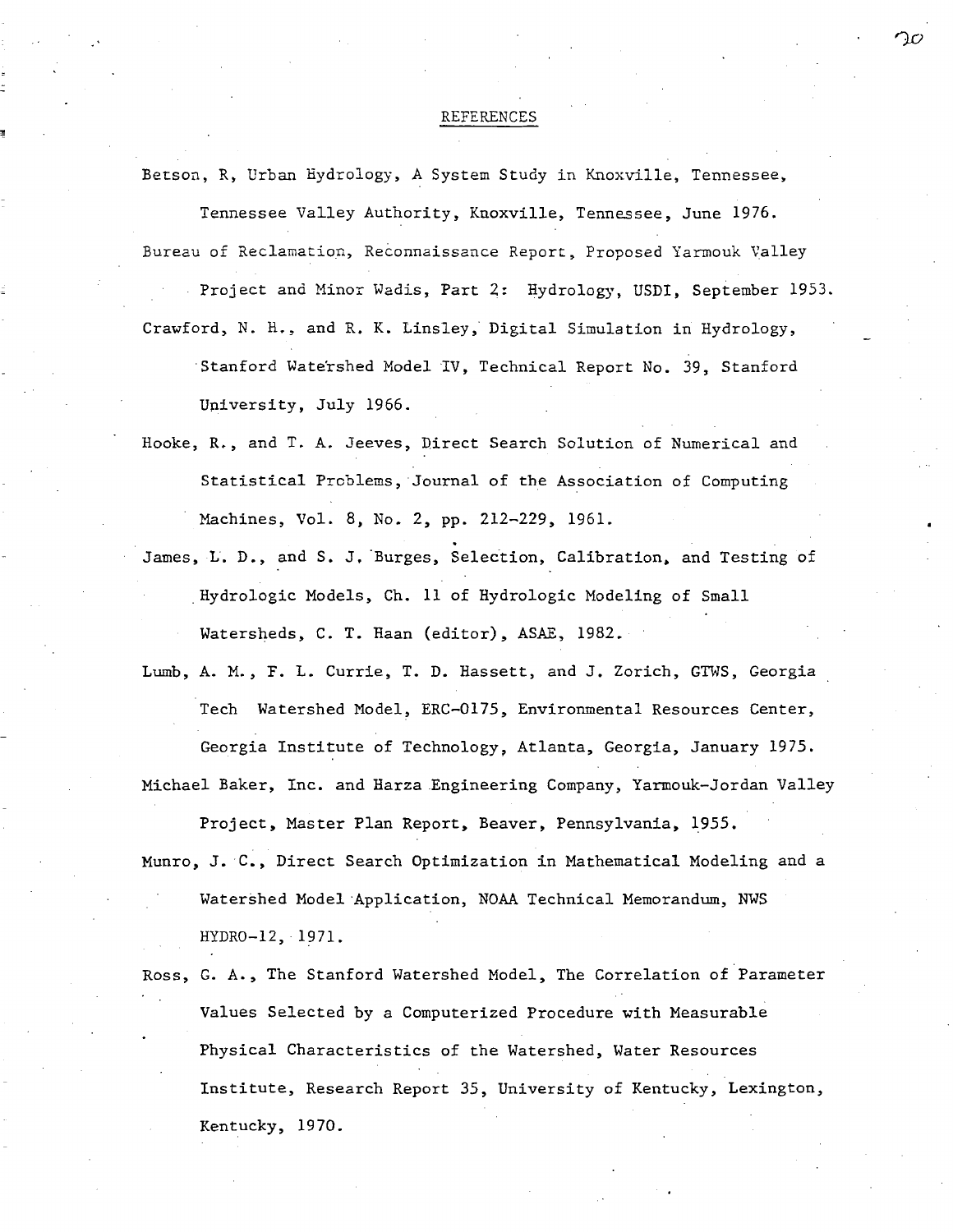Saad, A. A., Hydrologic Simulation in a Semi-Arid Region, Ph.D. Dissertation, School of Civil Engineering, Georgia Institute of Technology, Atlanta, Georgia, March 1978.

Simons, M., Desert, The Problem of Water in Arid Land, University of Oxford Press, London, 1967.

Sir, M. MacDonald & Partners, East Bank Jordan Water Resources, Report to the Jordan Government, Cambridge, England, 1965.

Sittner, W. T., C. E. Schauss, and J. C. Monro, Continuous Hydrograph Synthesis with an API-type Hydrologic Model, Water Resources

Research, Vol. 5, pp. 1007-1022, October 1969.

Tennessee Valley Authority, Upper Bear Creek Experimental Project, A Continuous Daily-Streamflow Model, Research Paper No. 8, Knoxville, Tennessee, February 1972.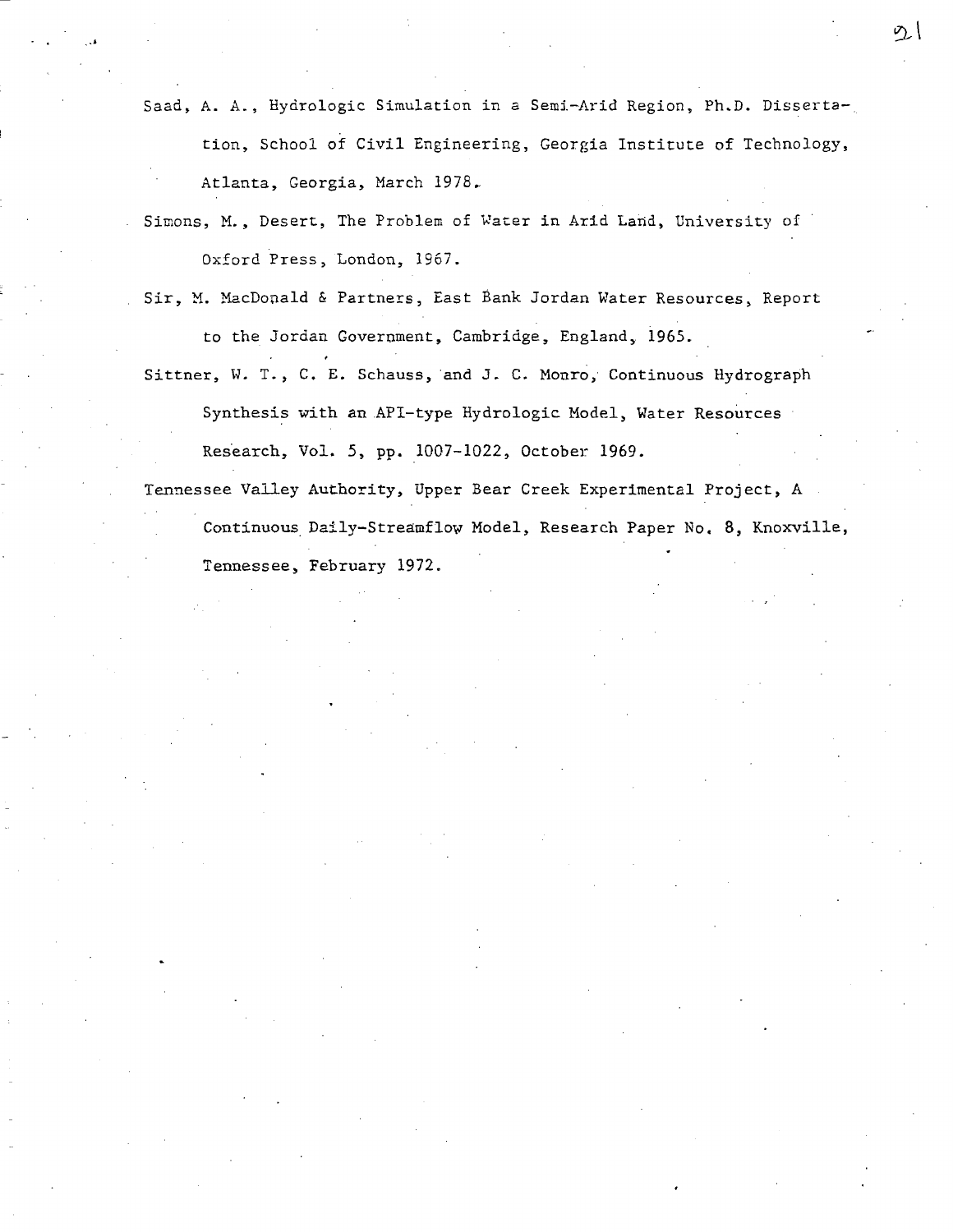TABLE 1. List of Constants and Parameters Used"in the Jordan Watershed Model.

| Constant     | Definition                                            |
|--------------|-------------------------------------------------------|
| BSMI         | Initial soil moisture in B Horizon, mm                |
| <b>BGWR</b>  | Initial groundwater reservoir storage, mm             |
| SQKM         | Drainage area in square kilometers                    |
| <b>WCEPT</b> | Maximum depression storage capacity, mm               |
| FROK         | Interflow recession constant                          |
| <b>SGWK</b>  | Minimum base flow recession constant                  |
| PGWK         | Maximum base flow recession constant                  |
| <b>SROK</b>  | Surface runoff recession constant                     |
| PTMP         | Fraction of drainage area which is impervious         |
| <b>TRLOS</b> | Fraction of impervious area runoff lost in transition |
|              |                                                       |
| Parameter    | Definition                                            |
|              | $\sim$ $\sim$ $\sim$                                  |

| FMAX         | Maximum point infiltration rate, mm/day                               |
|--------------|-----------------------------------------------------------------------|
| FMIN         | Minimum (steady state) infiltration rate, mm/day                      |
| ALFN         | Infiltration function decay exponent                                  |
| AHORD        | Maximum storage capacity of A Horizon, mm                             |
| <b>BHORP</b> | Maximum drainage rates, mm/day                                        |
| FSRO         | Fraction of surface runoff volume parameter                           |
| <b>REXP</b>  | Recharge function decay exponent                                      |
| <b>BHORD</b> | Maximum storage capacity of B Horizon, mm                             |
| <b>EPAR</b>  | B Horizon evaporation reduction parameter, fraction                   |
| <b>DLOSS</b> | Fraction of groundwater recharge lost to deep aquifers<br>and springs |

 $22$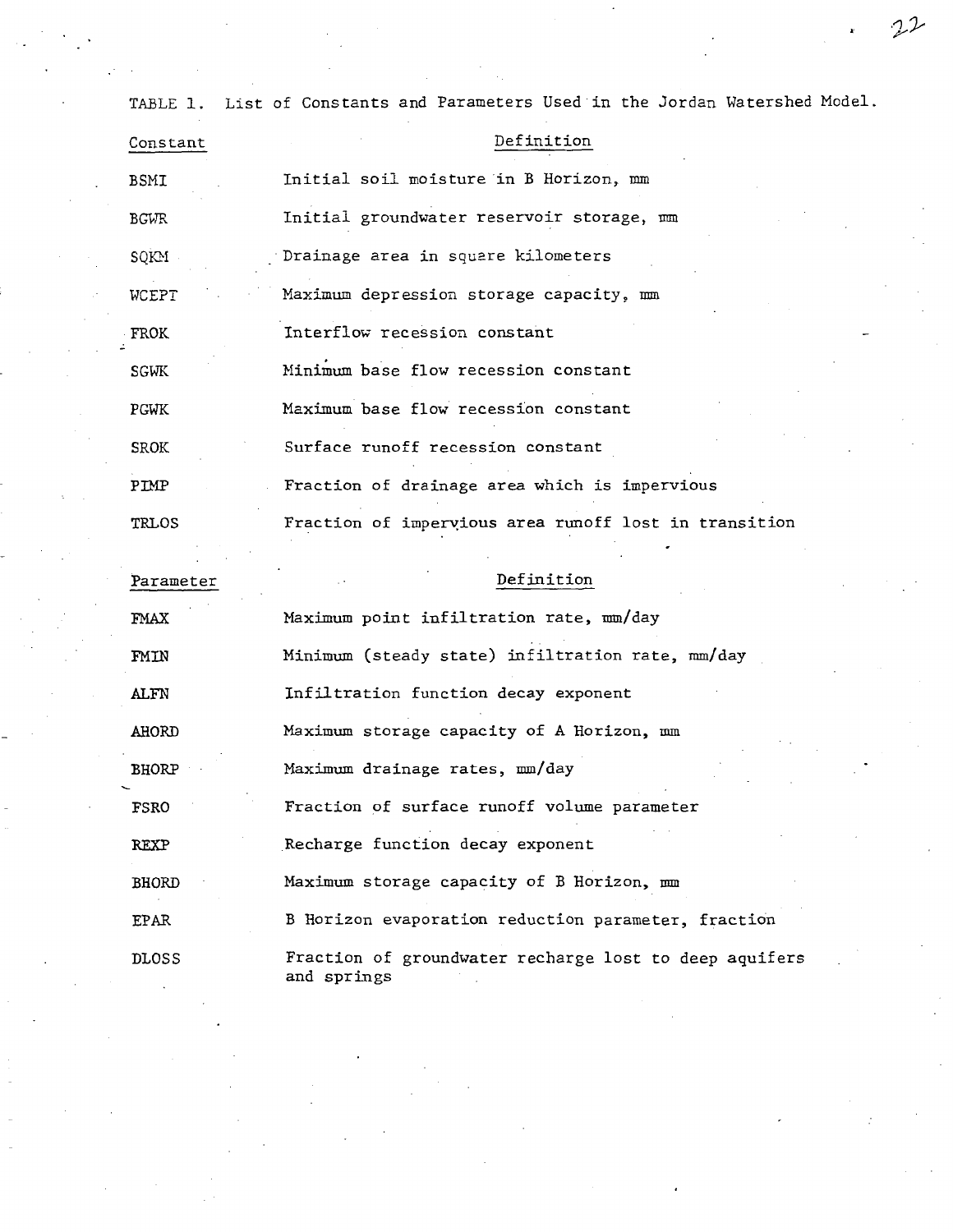### TABLE 2. List of the Fixed Parameter Values and the Initial and Final Values of the Optimized Parameters for the Zerqa River Watershed.

#### TRLCS PARAMETER **BSMI BGWR NCEPT FRCK** SGKK PIMP SOKH PGWK SROK  $0.000$ **FIXED VALUE** 20.000 33.000 4.000 3116.000 .300 ,990 .999  $.250$  $0.000$  $\cdot$ PARAMETER FHAX FMIN **ALFN A HORD BHORP FSRO** REXP **BHORD** . EPAR DLDSS  $\ddot{\phantom{a}}$  $\begin{array}{c} 30 * 0 00 \\ 60 * 000 \\ 10 * 000 \end{array}$  $10.090$ <br>50.000<br>5.000 INITIAL VALUE<br>UPPER LIMIT<br>LOWER LIMIT  $420 - 000$  $.166$  $50.000$  $-100$ 1.500 90.000  $.500$  $0.000\,$ 600.000<br>360.006  $.400$ <br> $.050$ 100.000  $.150$ <br> $.100$  $200.000$ <br>60.000  $-800$  $4.000$ <br> $1.000$ 1.000  $-500$  $0 - 000$ **INCREMENT** 5.000 1.000  $.005$ 1.000 1.000  $.005$  $050$ 1.000  $.025$  $.625$

THE FOLLOWING IS THE FIXED AND INITIAL PARAMETER VALUES

THE FOLLOWING IS THE FINAL OPTIMIZATION RESULTS

| PARAMETER         | FMAX           | FMIN | <b>ALFN</b> | <b>AHORD</b> | <b>BHORP</b> | FSRO | <b>REXP</b> | <b>BHDRO</b>                                 | EPAR | <b>DLDSS</b> |
|-------------------|----------------|------|-------------|--------------|--------------|------|-------------|----------------------------------------------|------|--------------|
| <b>BEST VALUE</b> | 595.000 33.000 |      |             |              |              |      |             | 050 68.000 10.000 145 2.000 105.000 1725 175 |      |              |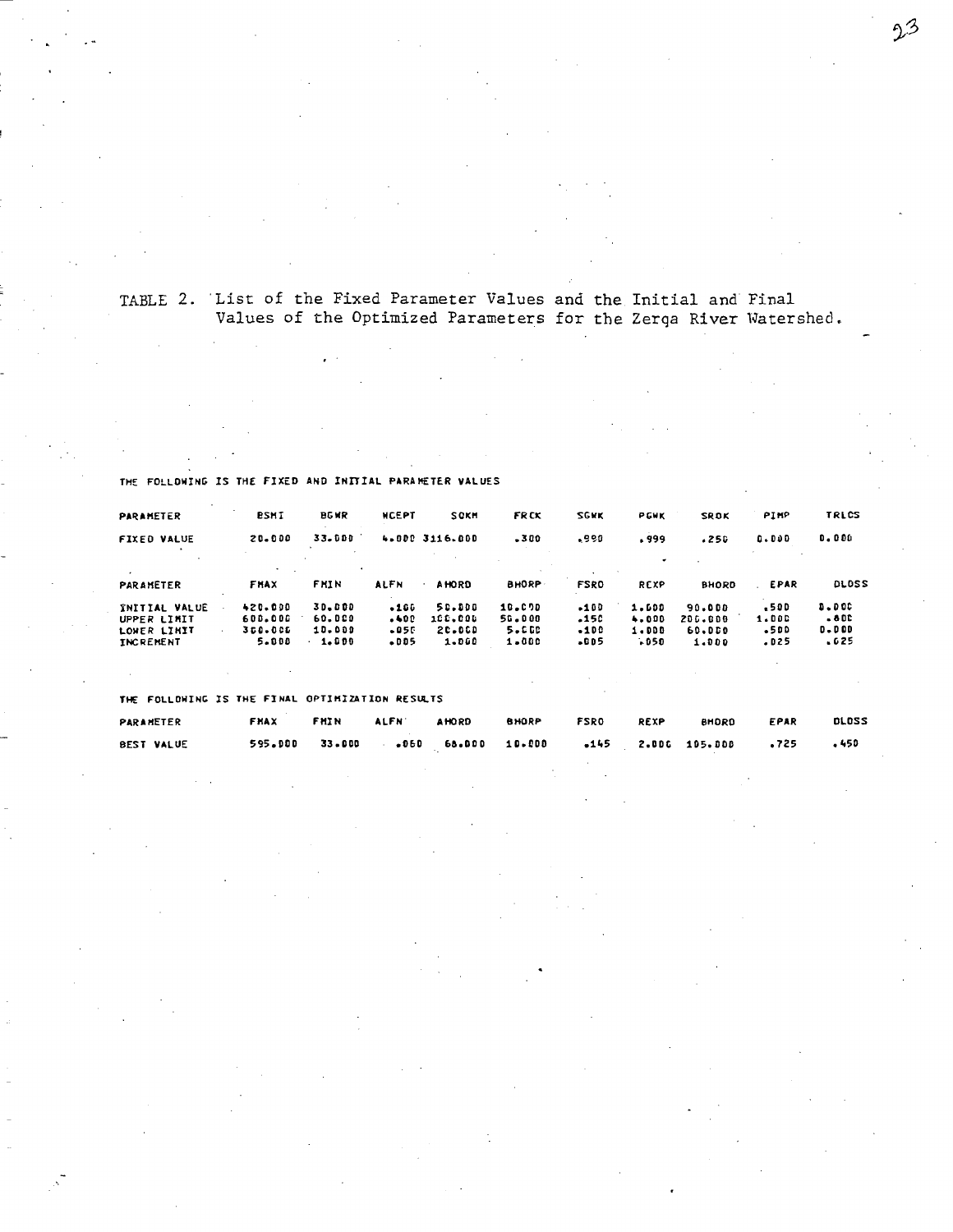|              | 1969 W.Y.  |       |       | 1970 W.Y. |        | 1971 W. Y. |       | 1972 W. Y. |        | 1973 W.Y. |  |
|--------------|------------|-------|-------|-----------|--------|------------|-------|------------|--------|-----------|--|
| Month        | <b>Obs</b> | Sim   | 0bs   | Sim       | $0b$ s | Sim        | Obs   | Sim        | $0b$ s | Sim       |  |
| Oct          | 0.79       | 1.01  | 1.02  | 0.88      | 0.85   | 0.67       | 0.56  | 0.65       | 0.35   | 0.71      |  |
| Nov          | 0.97       | 0.97  | 1.05  | 0.83      | 0.90   | 0.64       | 0.71  | 0.69       | 0.79   | 1.16      |  |
| Dec          | 1.30       | 1.13  | 1.09  | 0.82      | 1.12   | 0.79       | 2.44  | 2.61       | 0.51   | 0.68      |  |
| Jan          | 2.11       | 2.50  | 1.92  | 1.38      | 1.75   | 0.77       | 1.29  | 0.90       | 1.36   | 2.02      |  |
| Feb          | 2.03       | 1.04  | 1.26  | 0.85      | 0.89   | 0.64       | 1.64  | 1.35       | 0.72   | 0.75      |  |
| Mar          | 9.07       | 7.81  | 2.51  | 1.76      | 1.15   | 0.89       | 1.53  | 1.30       | 1.06   | 0.96      |  |
| Apr          | 2.07       | 1.98  | 1.18  | 0.78      | 7.76   | 5.56       | 1.41  | 0.86       | 0.41   | 0.65      |  |
| May          | 1.52       | 1.06  | 1.03  | 0.78      | 0.38   | 0.76       | 0.35  | 0.83       | 0.44   | 0.65      |  |
| Jun          | 1.04       | 0.95  | 0.95  | 0.73      | 0.25   | 0.72       | 0.20  | 0.77       | 0.46   | 0.61      |  |
| Jul          | 0.85       | 0.96  | 0.84  | 0.73      | 0.22   | 0.72       | 0.25  | 0.77       | 0.42   | 0.61      |  |
| Aug          | 0.67       | 0.93  | 1.32  | 0.71      | 0.19   | 0.70       | 0.36  | 0.75       | 0.37   | 0.59      |  |
| Sep          | 0.87       | 0.87  | 1.39  | 0.67      | 0.27   | 0.65       | 0.35  | 0.70       | 0.30   | 0.56      |  |
| Annual 23.29 |            | 21.21 | 15.56 | 10.92     | 15.73  | 13.51      | 11.09 | 12.18      | 7.10   | 9.95      |  |

TABLE 3. Monthly Observed and Simulated Flows of the Zerqa River for the 1969-1973 Water Years. (Values are in Millimeters)

Tefera to page<br>for englaination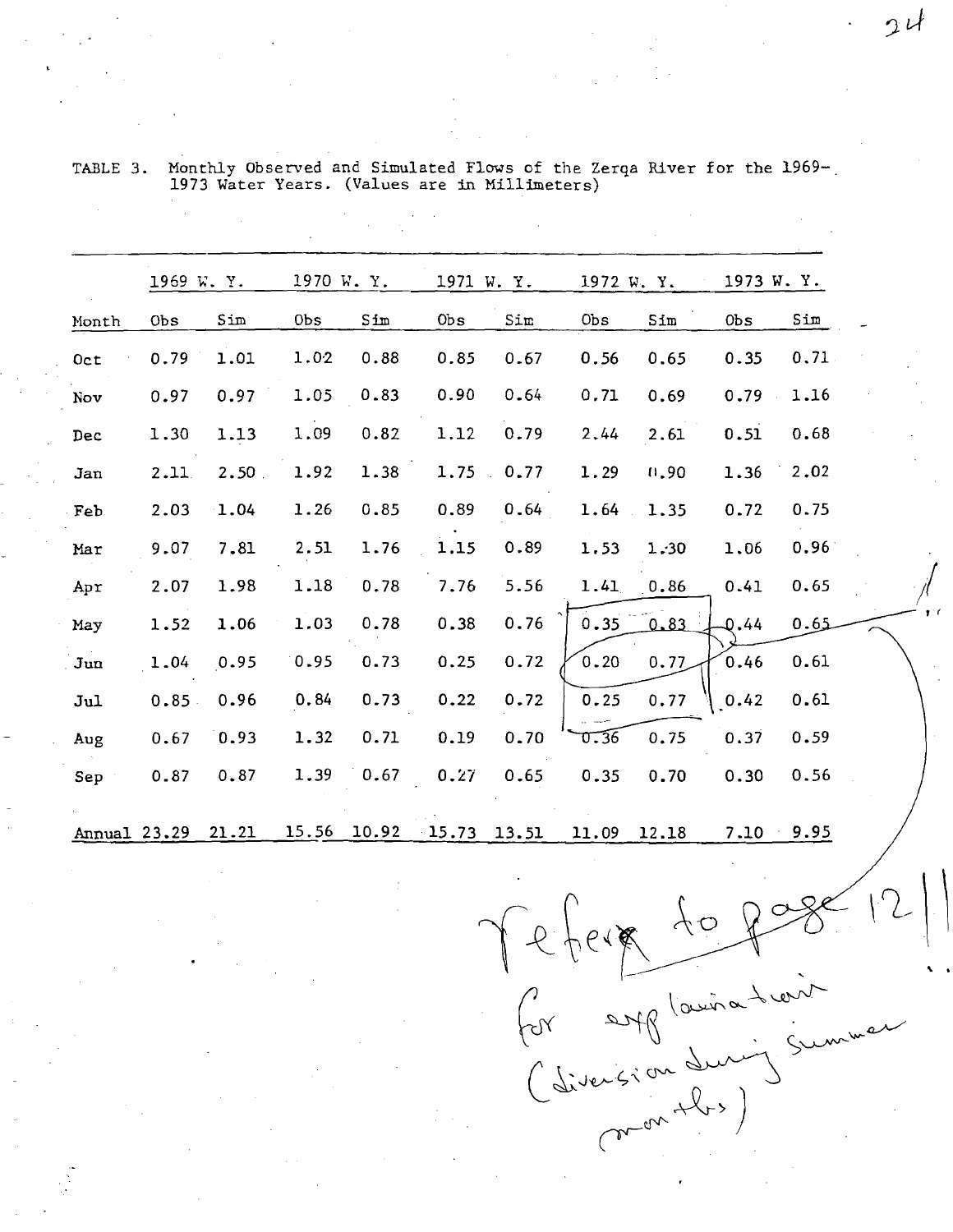

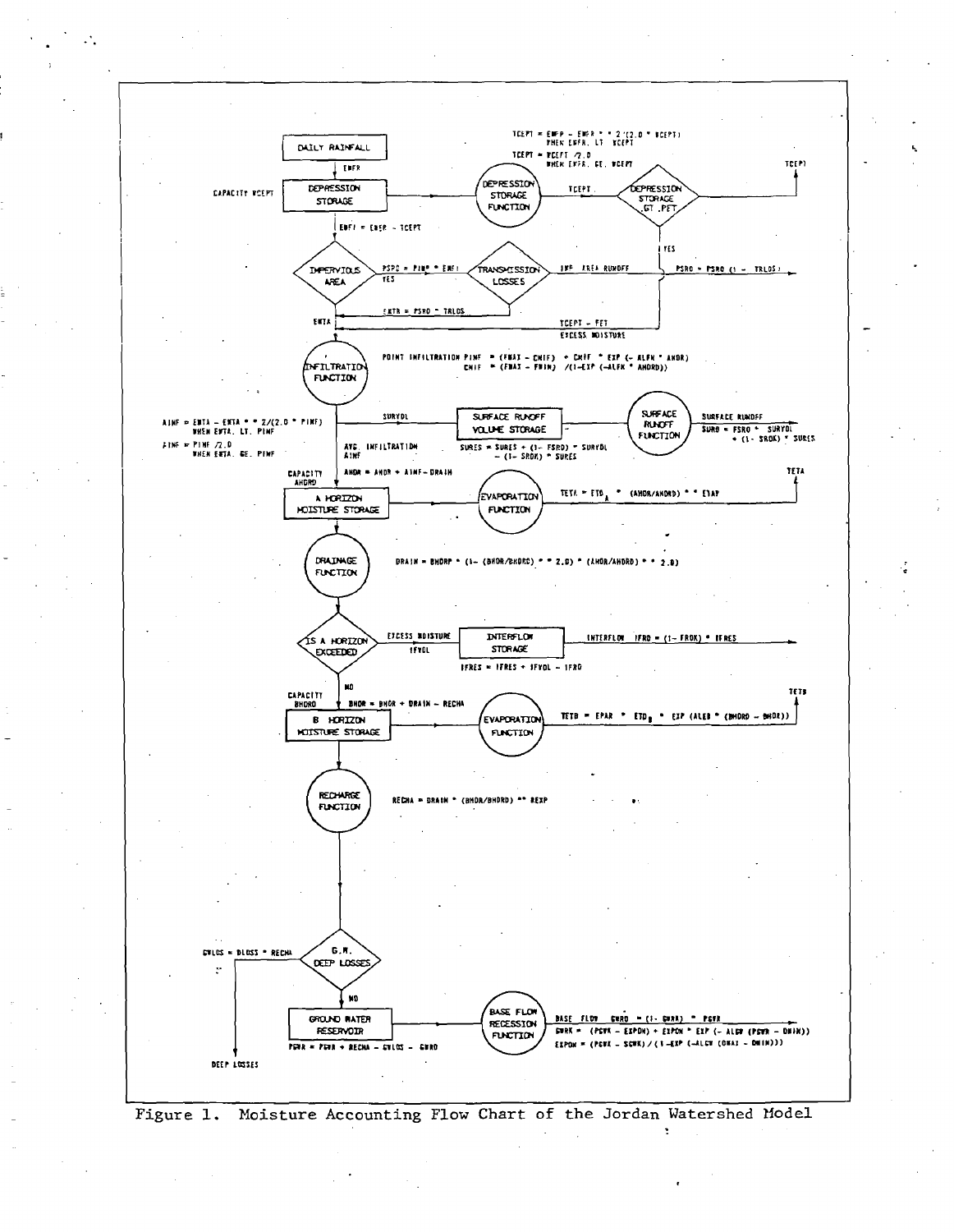

Figure 2. Moisture Allocation to Depression Storage.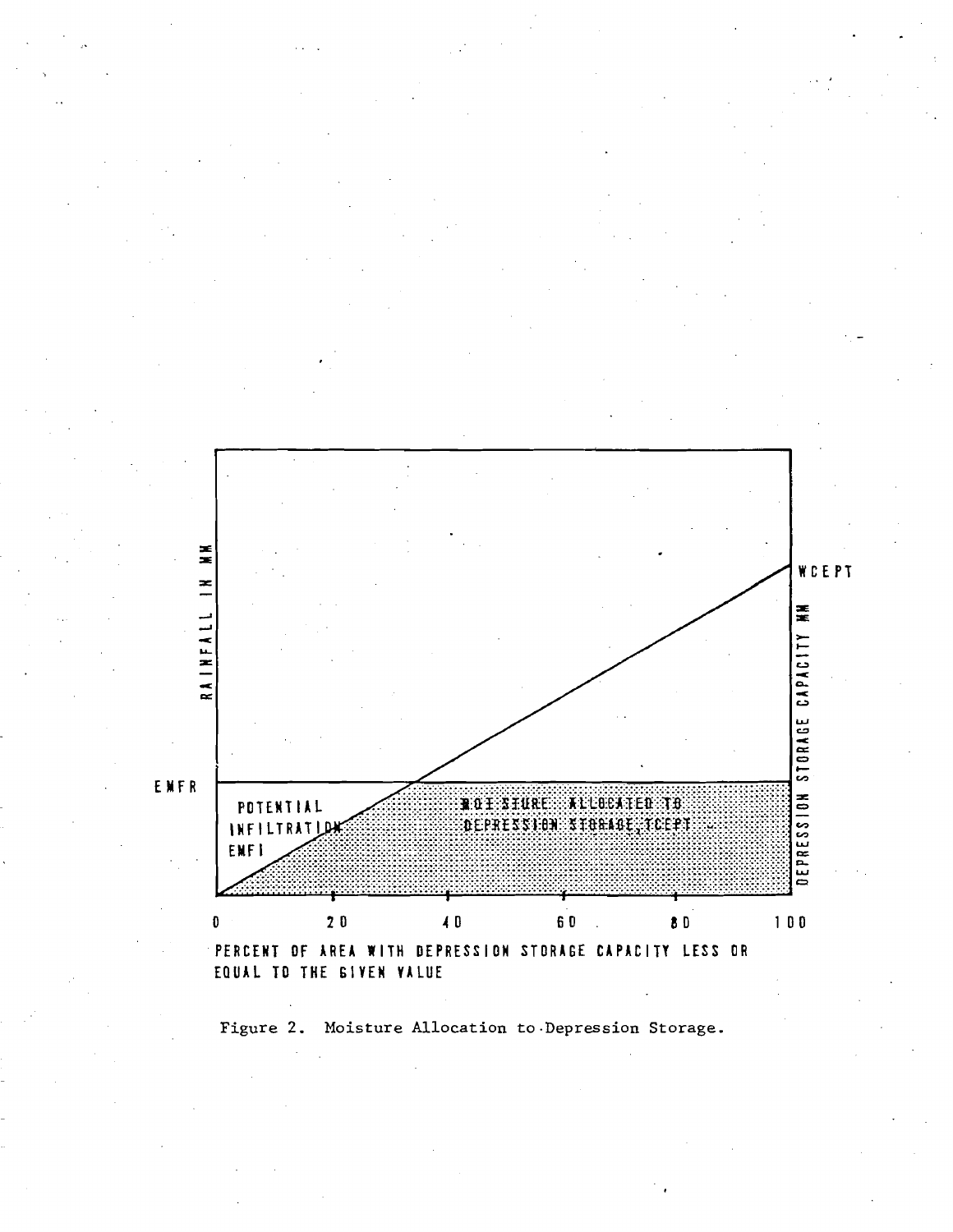

Figure 3a. Point Infiltration Rate Model.

 $\alpha = 1$ 

 $\pm$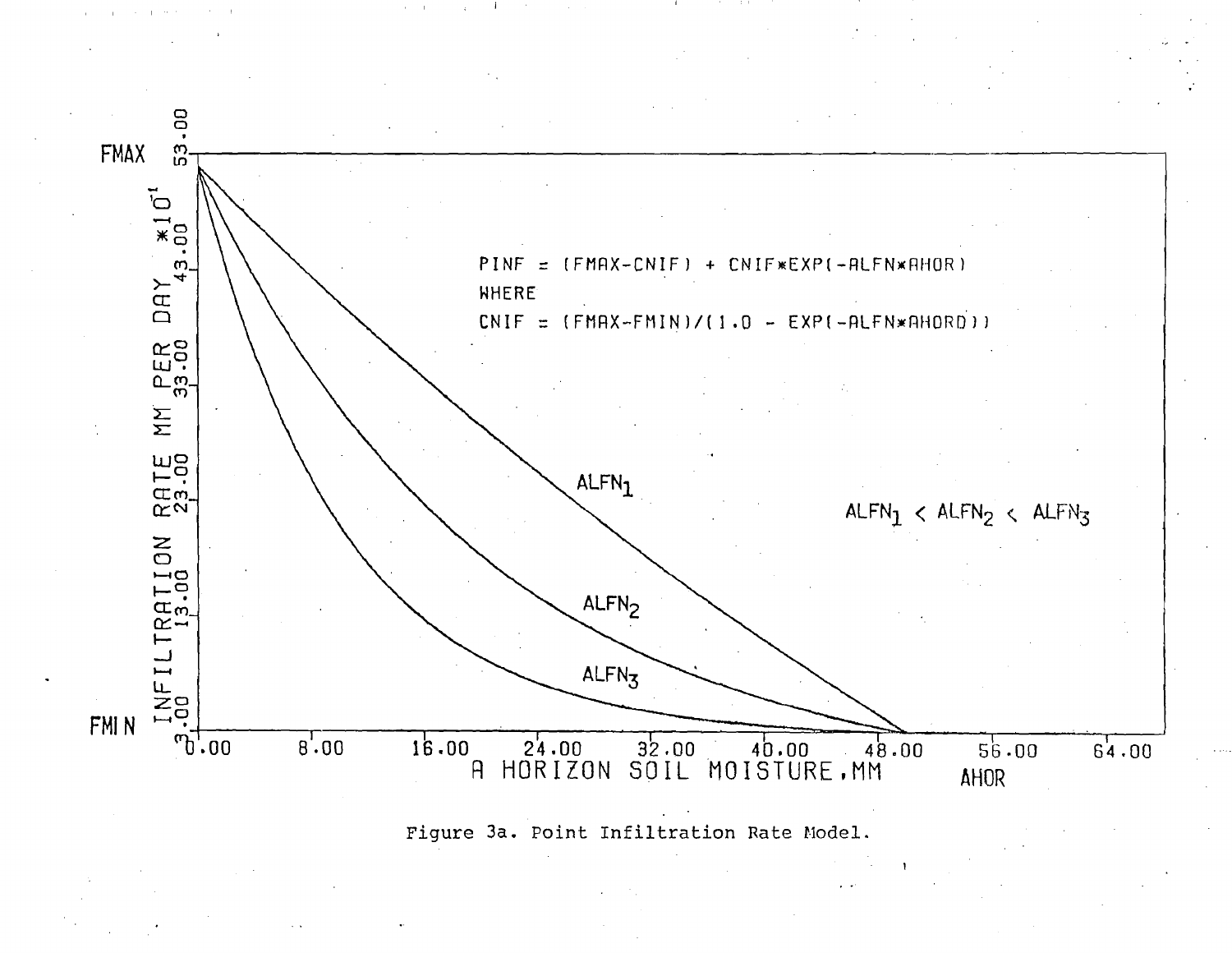

OR EQUAL THE GIVEN VALUE

Figure 3b. Average Infiltration Rate Model.

PINF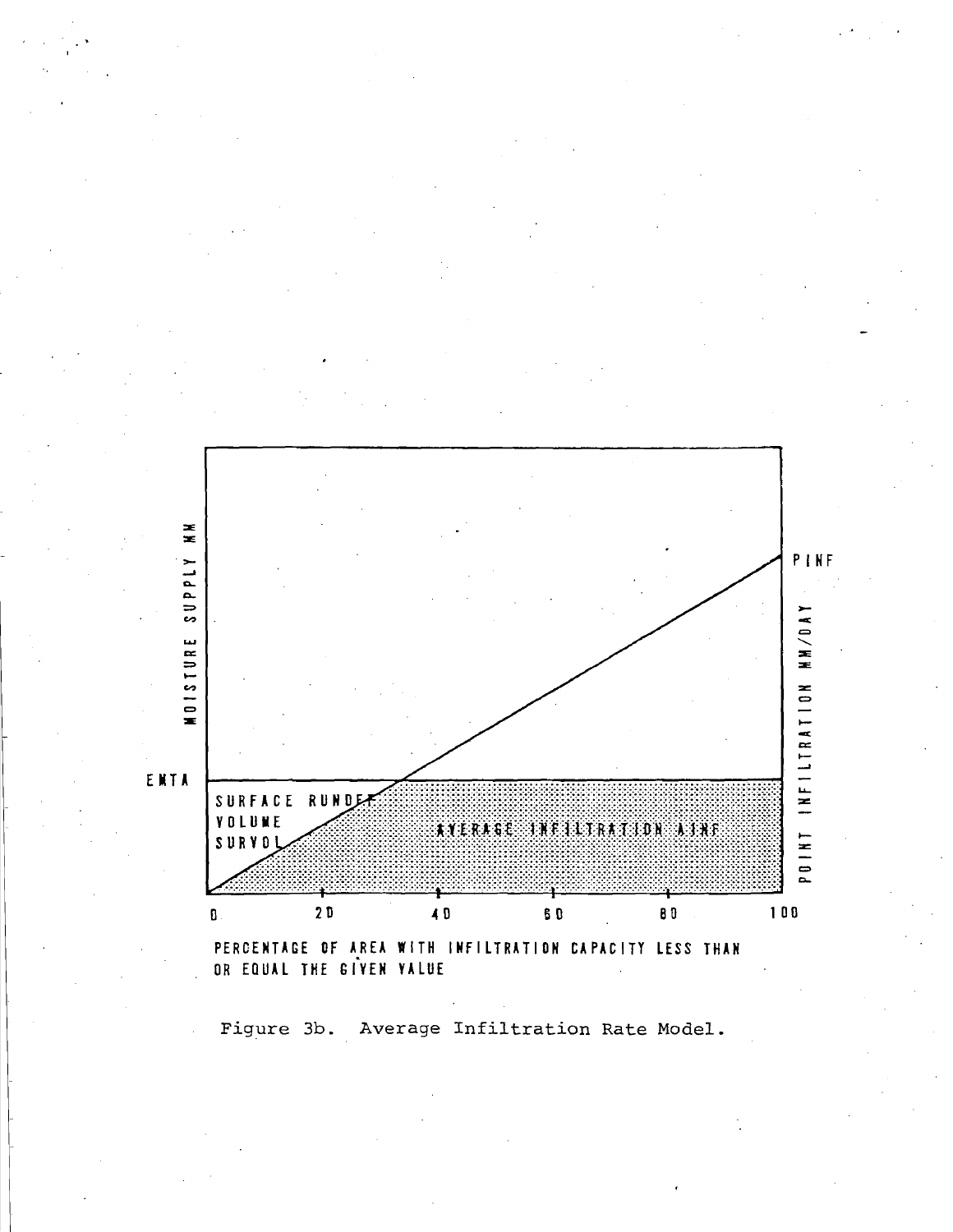

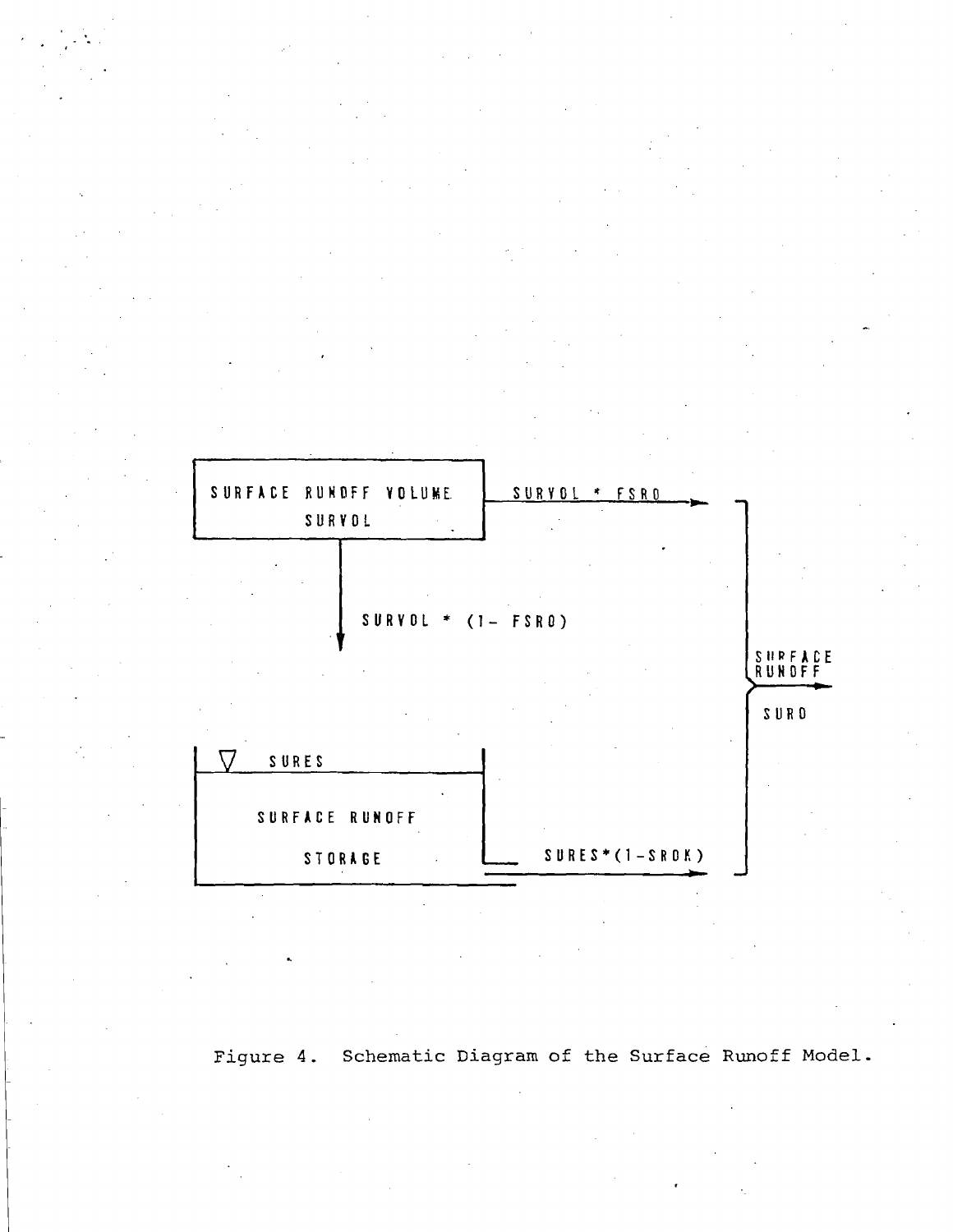

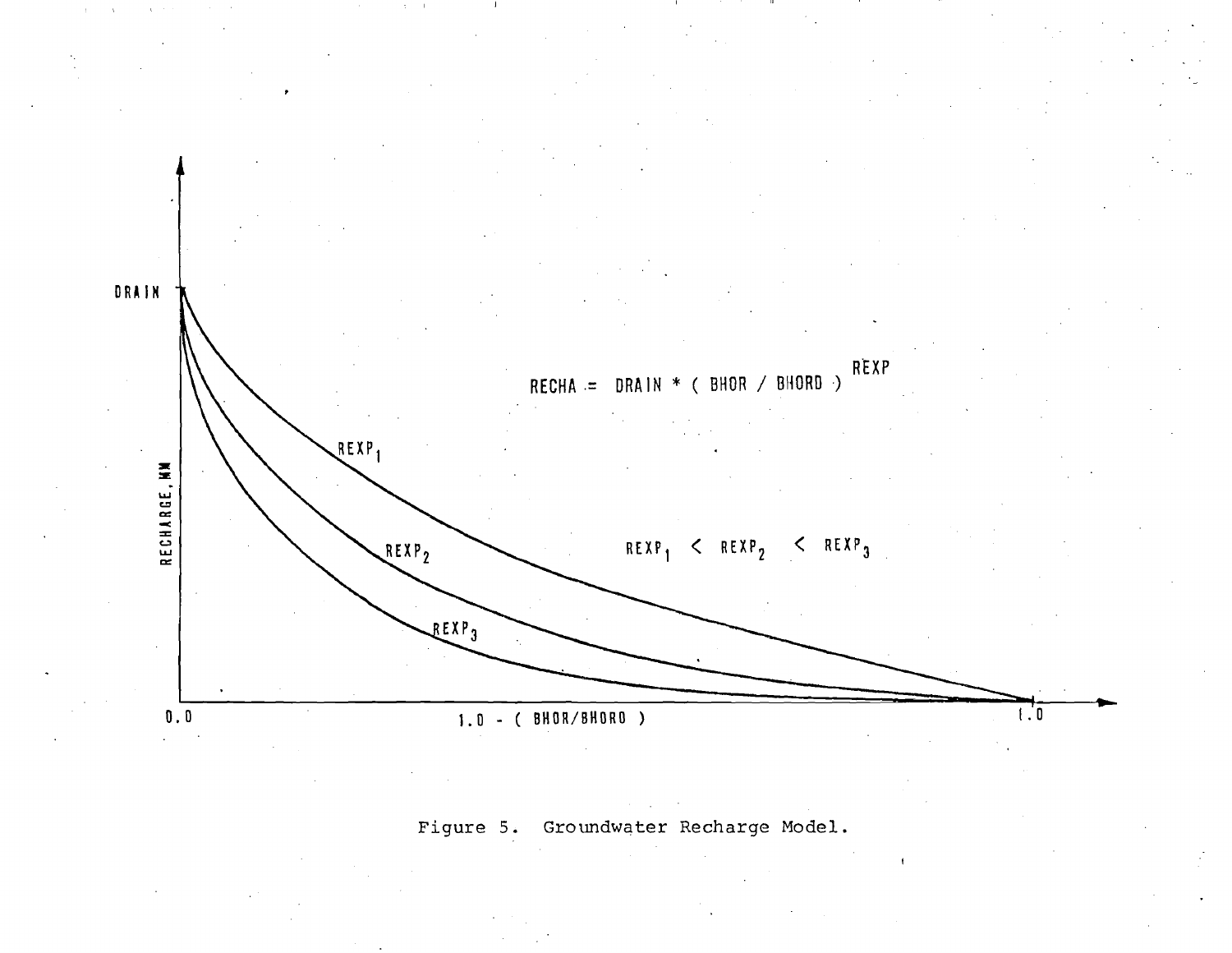

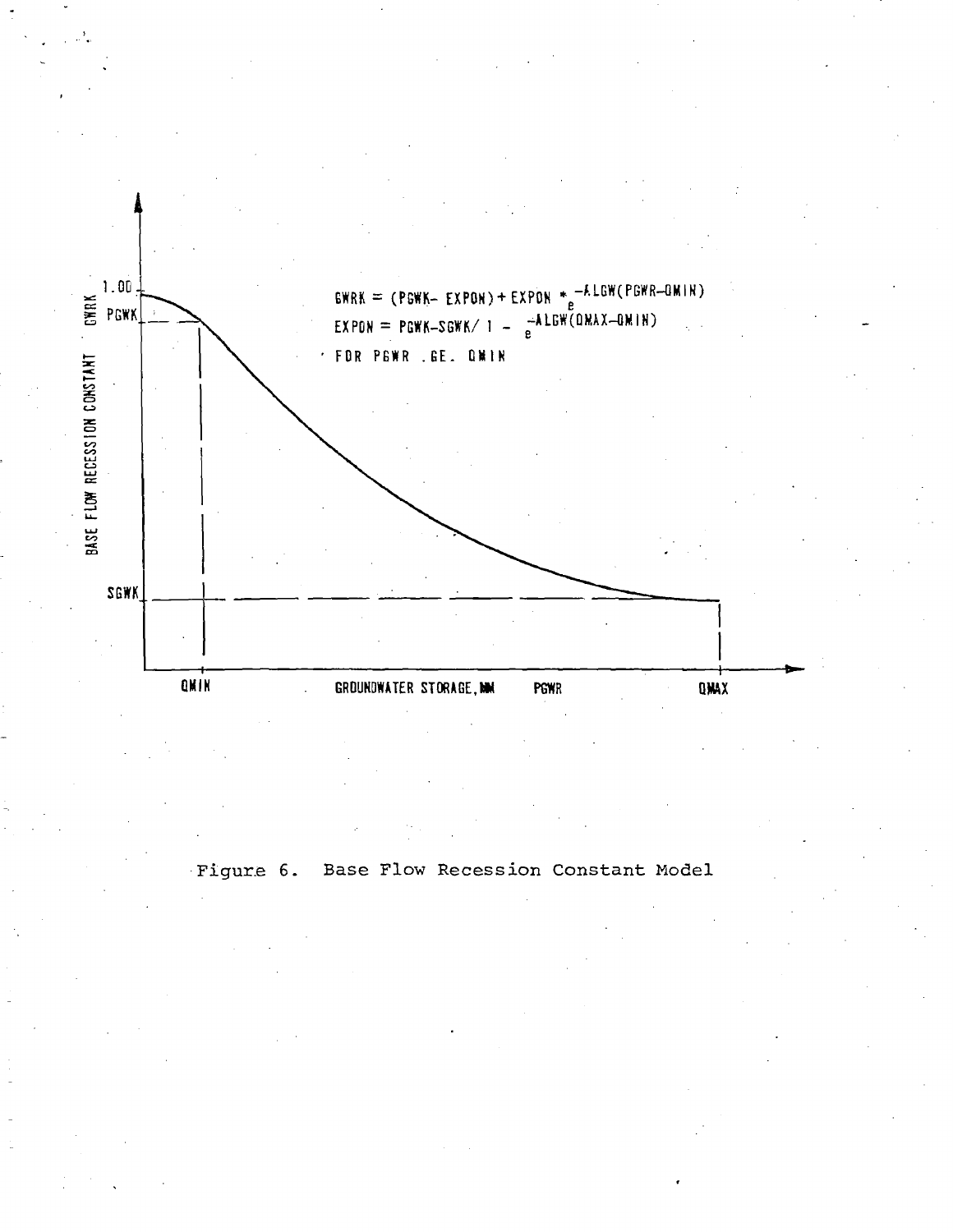

цŘ